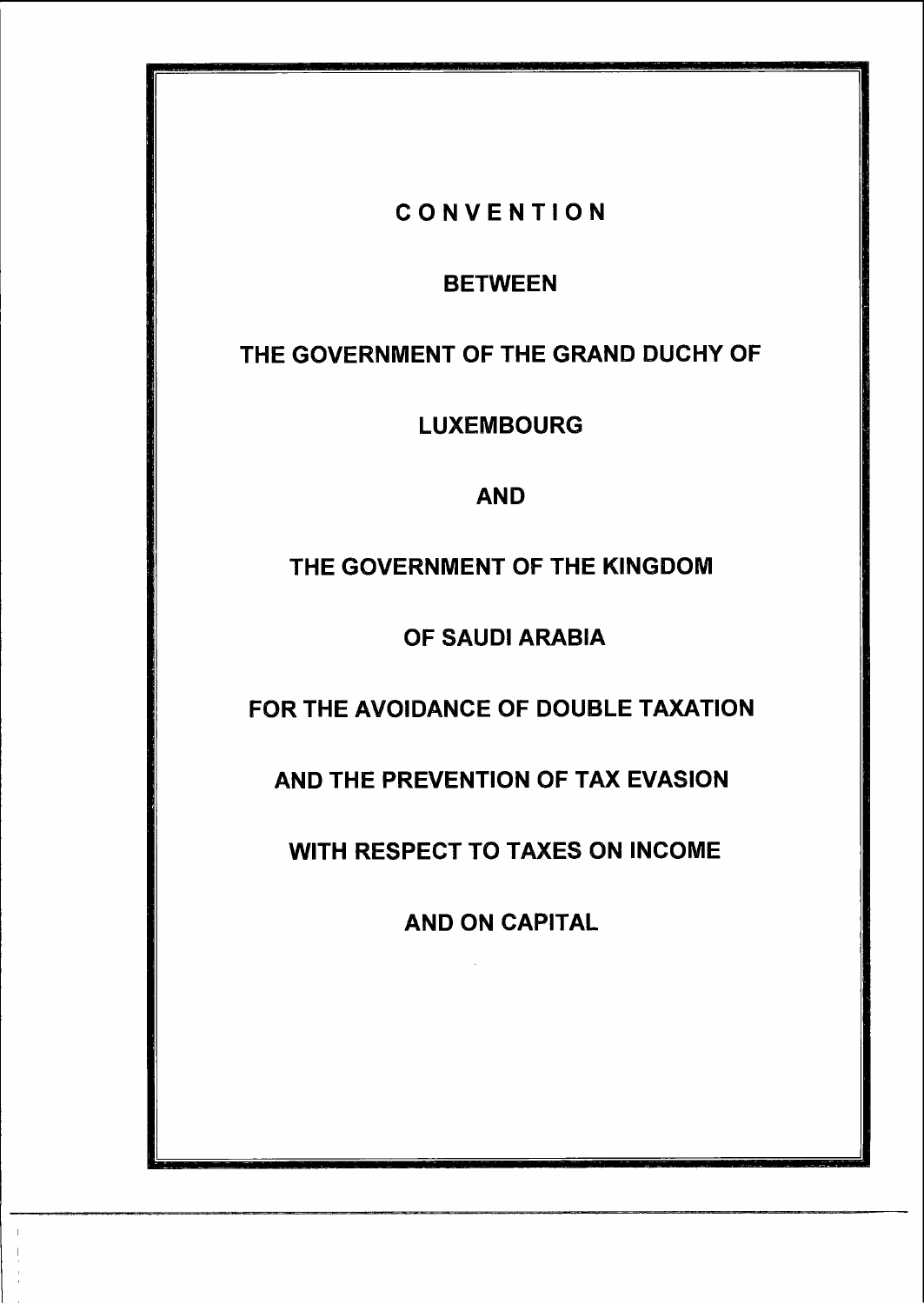The Government of the Grand Duchy of Luxembourg and the Government of the Kingdom of Saudi Arabia

Desiring to conclude a Convention for the avoidance of double taxation and the prevention of tax evasion with respect to taxes on income and on capital,

Have agreed as follows:

#### Article <sup>1</sup> PERSONS COVERED

This Convention shall apply to persons who are residents of one or both of the Contracting States.

# Article 2

### TAXES COVERED

1. This Convention shall apply to taxes on income and on capital imposed on behalf of a Contracting State or of its administrative subdivisions or local authorities, irrespective of the manner in which they are levied.

2. There shall be regarded as taxes on income and on capital all taxes imposed on total income, on total capital, or on elements of income or of capital, including taxes on gains from the alienation of movable or immovable property, taxes on the total amounts of wages or salaries paid by enterprises, as well as taxes on capital appreciation.

3. The existing taxes to which this Convention shall apply are in particular:

a) in the case of the Kingdom of Saudi Arabia:

(i) the Zakat; and

(ii) the income tax including the natural gas investment tax; (hereinafter referred to as the "Saudi Tax");

b) in the case of the Grand Duchy of Luxembourg:

- (i) the income tax on individuals;
- (ii) the corporation tax;
- (iii) the capital tax; and
- (iv) the communal trade tax; (hereinafter referred to as "Luxembourg tax").

4. This Convention shall apply also to any identical or substantially similar taxes that are imposed after the date of signature of this Convention in addition to, or in place of, the existing taxes. The competent authorities of the Contracting States shall notify each other of any significant changes that have been made in their respective taxation laws.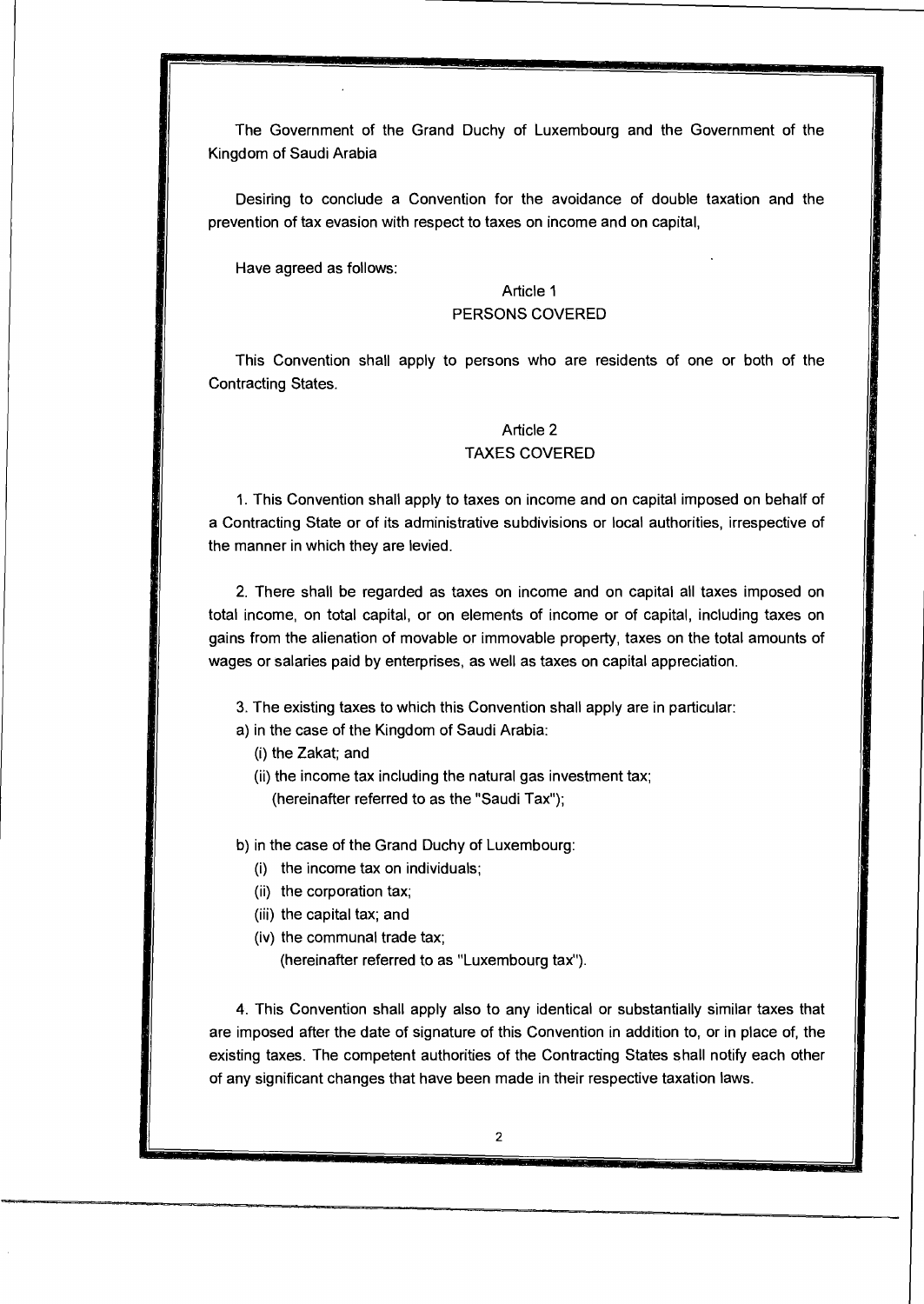# Article 3 GENERAL DEFINITIONS

1. For the purposes of this Convention, unless the context otherwise requires:

a) the term "Kingdom of Saudi Arabia" means the territory of the Kingdom of Saudi Arabia which also includes the area outside the territorial waters, where the Kingdom of Saudi Arabia exercises its sovereign and jurisdictional rights in their waters, sea bed, subsoil and natural resources by virtue of its law and international law;

b) the term "Luxembourg" means the Grand Duchy of Luxembourg and, when used in a geographical sense, means the territory of the Grand Duchy of Luxembourg;

c) the terms "a Contracting State" and "the other Contracting State" mean the Kingdom of Saudi Arabia or the Grand Duchy of Luxembourg as the context requires;

d) the term "person" includes an individual, a company and any other body of persons, including the State, its administrative subdivisions or local authorities;

e) the term "company" means any body corporate or any entity that is treated as a body corporate for tax purposes;

f) the terms "enterprise of a Contracting State" and "enterprise of the other Contracting State" mean respectively an enterprise carried on by a resident of a Contracting State and an enterprise carried on by a resident of the other Contracting State;

g) the term "international traffic" means any transport by a ship or aircraft operated by an enterprise that has its place of effective management in a Contracting State, except when the ship or aircraft is operated solely between places in the other Contracting State;

h) the term "competent authority" means:

- (i) in the case of the Kingdom of Saudi Arabia, the Ministry of Finance represented by the Minister of Finance or his authorised representative;
- (ii) in the case of Luxembourg, the Minister of Finance or his authorised representative;
- i) the term "national" means:
	- (i) any individual possessing the nationality of a Contracting State;
	- (ii) any legal person, partnership or association deriving its status as such from the laws in force in a Contracting State.

2. As regards the application of this Convention at any time by a Contracting State, any term not defined therein shall, unless the context otherwise requires, have the meaning that it has at that time under the law of that State for the purposes of the taxes to which this Convention applies, any meaning under the applicable tax laws of that State prevailing over a meaning given to the term under other laws of that State.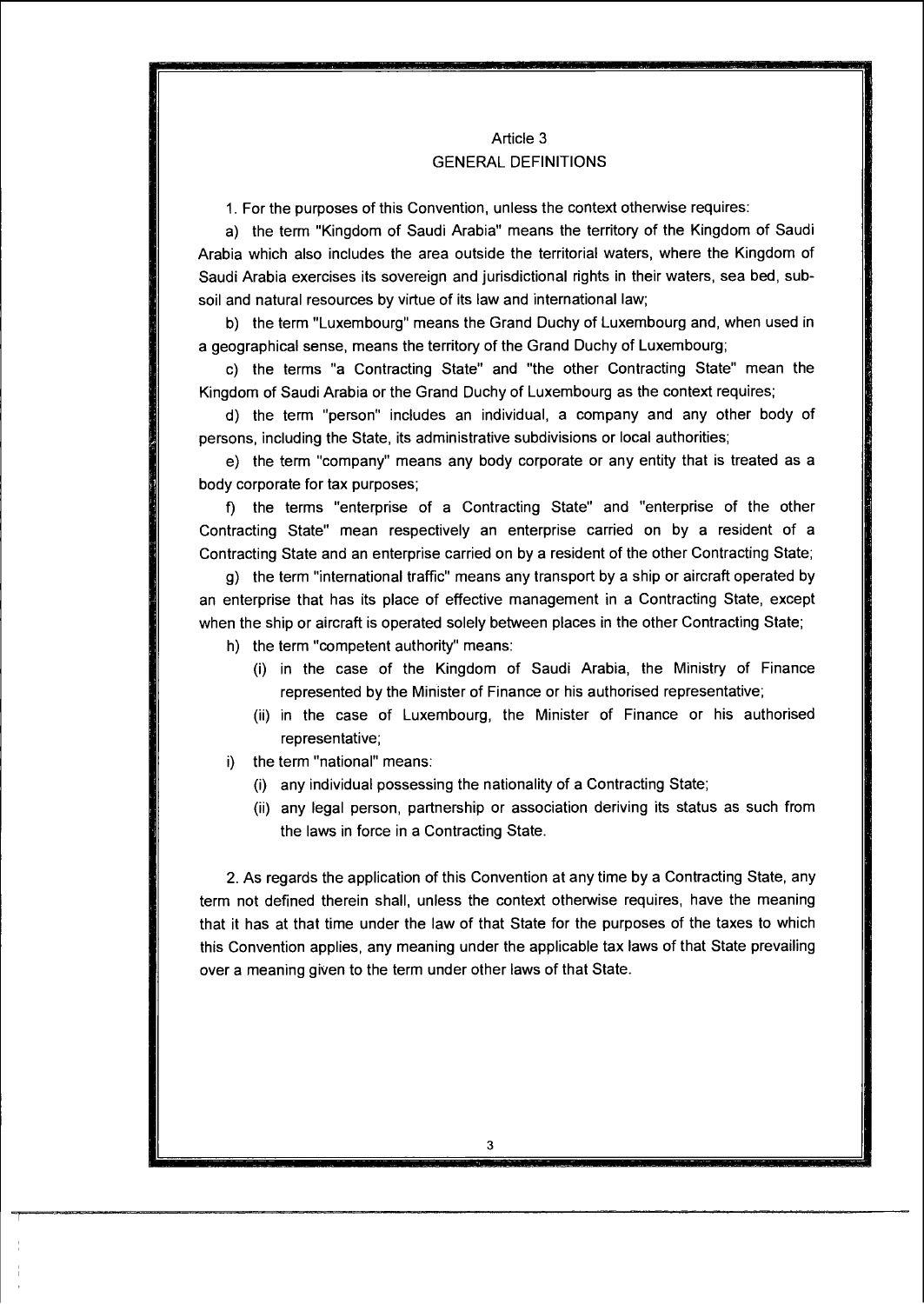# Article 4 RESIDENT

1. For the purposes of this Convention, the term "resident of a Contracting State" means any person who, under the laws of that State, is liable to tax therein by reason of his domicile, residence, place of incorporation, place of management or any other criterion of a similar nature, and also includes that State and any administrative subdivision or local authority thereof. This term, however, does not include any person who is liable to tax in that State in respect only of income from sources in that State or capital situated therein.

2. Where by reason of the provisions of paragraph 1 of this Article, an individual is a resident of both Contracting States, then his status shall be determined as follows:

a) he shall be deemed to be a resident only of the Contracting State in which he has a permanent home available to him; if he has a permanent home available to him in both Contracting States, he shall be deemed to be a resident only of the Contracting State with which his personal and economic relations are closer (centre of vital interests);

b) if the Contracting State in which he has his centre of vital interests cannot be determined, or if he has not a permanent home available to him in either Contracting State, he shall be deemed to be a resident only of the Contracting State in which he has an habitual abode;

c) if he has an habitual abode in both Contracting States or in neither of them, he shall be deemed to be a resident only of the Contracting State of which he is a national;

d) if he is a national of both Contracting States or of neither of them, the competent authorities of the Contracting States shall settle the question by mutual agreement.

3. Where by reason of the provisions of paragraph 1 of this Article a person other than an individual is a resident of both Contracting States, then it shall be deemed to be a resident only of the State in which its place of effective management is situated.

#### Article 5 PERMANENT ESTABLISHMENT

1. For the purposes of this Convention, the term "permanent establishment" means a fixed place of business through which the business of an enterprise is wholly or partly carried on.

2. The term "permanent establishment" includes especially:

- a) a place of management;
- b) a branch;
- c) an office;
- d) a factory;
- e) a workshop, and
- f) any place of extraction of natural resources.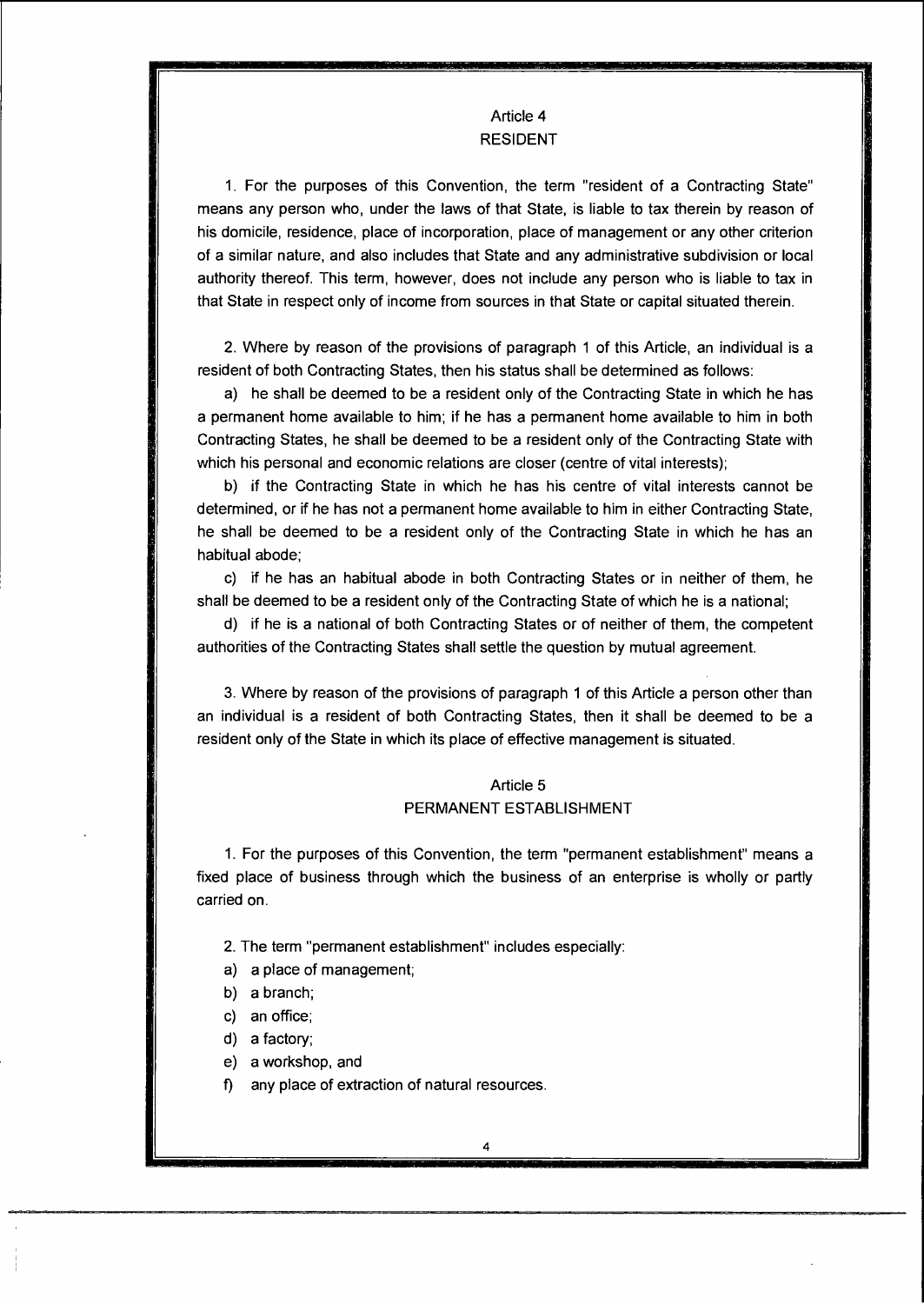3. The term "permanent establishment" also includes:

a) a building site, a construction, a dredging project or assembly or installation project, or supervisory activities, in connection therewith, but only where such site, project or activities continue for a period more than 6 months;

b) the furnishing of services, including consultancy services, by an enterprise through employees or other personnel engaged by the enterprise for such purpose, but only where activities of that nature continue (for the same or a connected project) within a Contracting State for a period or periods aggregating more than 6 months within any 12-month period.

4. Notwithstanding the preceding provisions of this Article, the term "permanent establishment" shall be deemed not to include:

a) the use of facilities solely for the purpose of storage, display or delivery of goods or merchandise belonging to the enterprise;

b) the maintenance of a stock of goods or merchandise belonging to the enterprise solely for the purpose of storage, display or delivery;

c) the maintenance of a stock of goods or merchandise belonging to the enterprise solely for the purpose of processing by another enterprise;

d) the maintenance of a fixed place of business solely for the purpose of purchasing goods or merchandise or of collecting information, for the enterprise;

e) the maintenance of a fixed place of business solely for the purpose of carrying on, for the enterprise, any other activity of a preparatory or auxiliary character;

f) the maintenance of a fixed place of business solely for any combination of activities mentioned in sub-paragraphs a) to e) , provided that the overall activity of the fixed place of business resulting from this combination is of a preparatory or auxiliary character;

g) the sale of goods or merchandise belonging to the enterprise displayed at an occasional temporary fair or exhibition alter the closing of the said fair or exhibition.

5. Notwithstanding the provisions of paragraphs 1 and 2 of this Article, where a person - other than an agent of an independent status to whom paragraph 6 of this Article applies - is acting in a Contracting State on behalf of an enterprise of the other Contracting State and has, and habitually exercises, in a Contracting State an authority to conclude contracts in the name of the enterprise, that enterprise shall be deemed to have a permanent establishment in that Contracting State in respect of any activities which that person undertakes for the enterprise, unless the activities of such person are limited to those mentioned in paragraph 4 of this Article which, if exercised through a fixed place of business, would not make this fixed place of business a permanent establishment under the provisions of that paragraph.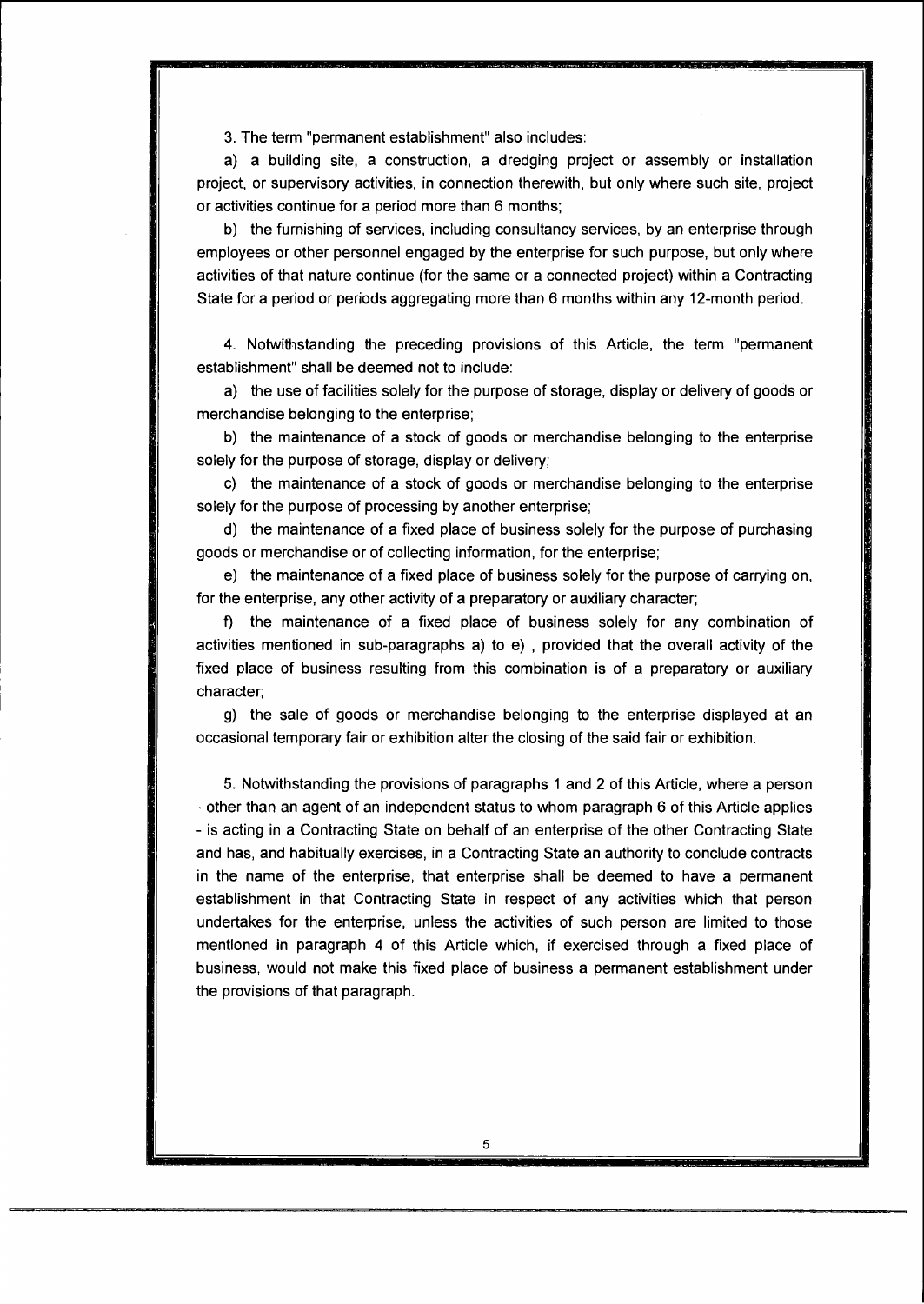6. An enterprise of a Contracting State shall not be deemed to have a permanent establishment in the other Contracting State merely because it carries on business in that other State through a broker, general commission agent or any other agent of an independent status, provided that such persons are acting in the ordinary course of their business.

7. The fact that a company which is a resident of a Contracting State controls or is controlled by a company which is a resident of the other Contracting State, or which carries on business in that other State (whether through a permanent establishment or otherwise), shall not of itself constitute either company a permanent establishment of the other.

# Article 6 INCOME FROM IMMOVABLE PROPERTY

1. Income derived by a resident of a Contracting State from immovable property (including income from agriculture or forestry) situated in the other Contracting State may be taxed in that other Contracting State.

2. The term "immovable property" shall have the meaning which it has under the law of the Contracting State in which the property in question is situated. The term shall in any case include property accessory to immovable property, livestock and equipment used in agriculture and forestry, rights to which the provisions of general law respecting landed property apply, usufruct of immovable property and rights to variable or fixed payments as consideration for the working of, or the right to work, mineral deposits, sources and other natural resources; ships, boats and aircraft shall not be regarded as immovable property.

3. The provisions of paragraph 1 of this Article shall apply to income derived from the direct use, letting, or use in any other form of immovable property.

4. The provisions of paragraphs 1 and 3 of this Article shall also apply to the income from immovable property of an enterprise and to income from immovable property used for the performance of independent personal services.

#### Article 7 BUSINESS PROFITS

1. The profits of an enterprise of a Contracting State shall be taxable only in that State unless the enterprise carries on business in the other Contracting State through a permanent establishment situated therein. If the enterprise carries on business as aforesaid, the profits of the enterprise may be taxed in the other State but only so much of them as is attributable to that permanent establishment.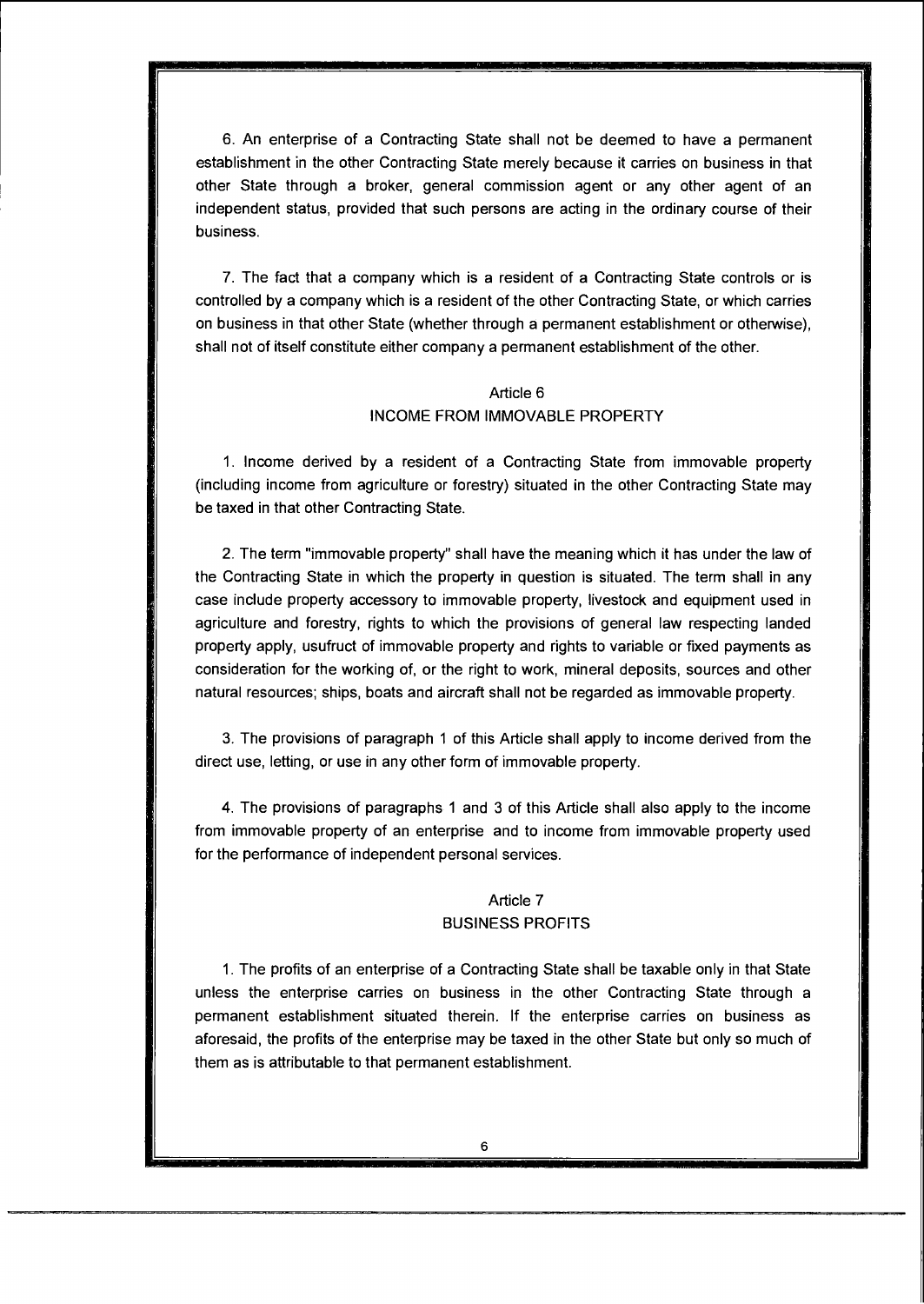2. Subject to the provisions of paragraph 3 of this Article, where an enterprise of a Contracting State carries on business in the other Contracting State through a permanent establishment situated therein, there shall in each Contracting State be attributed to that permanent establishment the profits which it might be expected to make if it were a distinct and separate enterprise engaged in the same or similar activities under the same or similar conditions and dealing wholly independently with the enterprise of which it is a permanent establishment.

3. In the determination of the profits of a permanent establishment, there shall be allowed as deductions expenses which are incurred for the purposes of the business of the permanent establishment, including executive and general administrative expenses so incurred, whether in the State in which the permanent establishment is situated or elsewhere. However, no such deduction shall be allowed in respect of amounts, if any, paid (otherwise than towards reimbursement of actual expenses) by the permanent establishment to the head office of the enterprise or any of its other offices, by way of royalties, fees or other similar payments in return for the use of patents or other rights, or by way of commission, for specific services performed or for management, or, except in the case of a banking enterprise, by way of income from debt-claims with regard to moneys lent to the permanent establishment. Likewise, no account shall be taken, in the determination of the profits of a permanent establishment, for amounts charged (otherwise than towards reimbursement of actual expenses), by the permanent establishment to the head office of the enterprise or any of its other offices, by way of royalties, fees or other similar payments in return for the use of patents or other rights, or by way of commission for specific services performed or for management, or, except in the case of a banking enterprise, by way of income from debt-claims with regard to moneys lent to the head office of the enterprise or any of its other offices.

4. Notwithstanding other provisions, the business profits derived by an enterprise of a Contracting State from the exportation of merchandise to the other Contracting State shall not be taxed in that other Contracting State. Where export contracts include other activities carried on through a permanent establishment in the other Contracting State profits derived from such activities may be taxed in the other Contracting State.

5. The term "business profits" includes, but is not limited to income derived from manufacturing, mercantile, banking, insurance, from the Operation of inland transportation, the furnishing of services and the rental of tangible personal movable property. Such a term does not include the performance of personal services by an individual either as an employee or in an independent capacity.

6. Each Contracting State shall apply its domestic law with regard to insurance activities.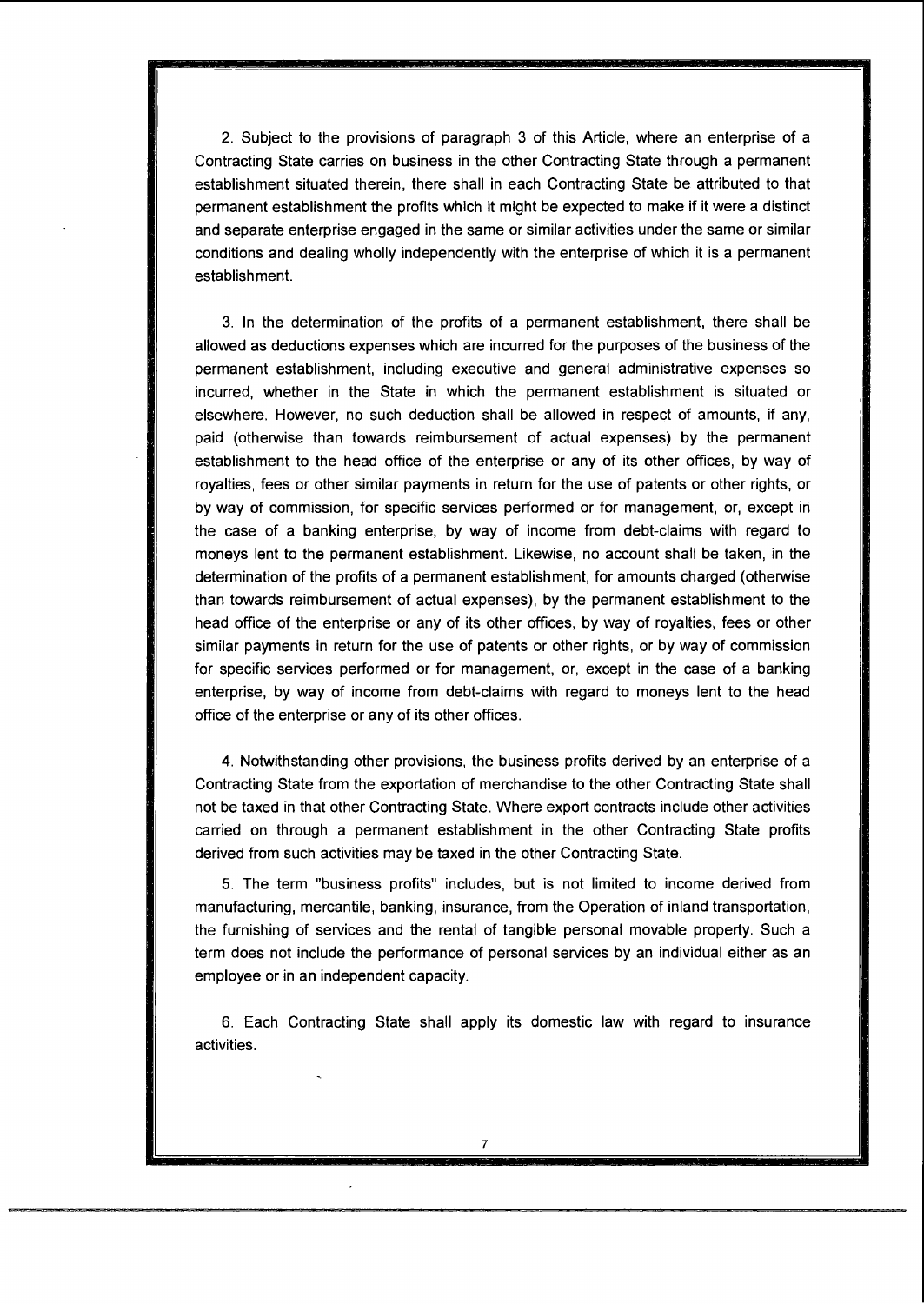7. Where profits include items of income which are dealt with separately in other Articles of this Convention, then the provisions of those Articles shall not be affected by the provisions of this Article.

# Article 8 SHIPPING AND AIR TRANSPORT

1. Profits from the operation of ships or aircraft in international traffic shall be taxable only in the Contracting State in which the place of effective management of the enterprise is situated.

2. If the place of effective management of a shipping enterprise is aboard a ship, then it shall be deemed to be situated in the Contracting State in which the home harbour of the ship is situated, or, if there is no such home harbour, in the Contracting State of which the operator of the ship is a resident.

3. The provisions of paragraph 1 of this Article shall also apply to profits from the participation in a pool, a joint business or an international operating agency.

# Article 9 ASSOCIATED ENTERPRISES

#### 1. Where:

a) an enterprise of a Contracting State participates directly or indirectly in the management, control or capital of an enterprise of the other Contracting State, or

b) the same persons participate directly or indirectly in the management, control or capital of an enterprise of a Contracting State and an enterprise of the other Contracting State,

and in either case conditions are made or imposed between the two enterprises in their commercial or financial relations which differ from those which would be made between independent enterprises, then any profits which would, but for those conditions, have accrued to one of the enterprises, but, by reason of those conditions, have not so accrued, may be included in the profits of that enterprise and taxed accordingly.

2. Where a Contracting State includes in the profits of an enterprise of that State and taxes accordingly — profits on which an enterprise of the other Contracting State has been charged to tax in that other State and the profits so included are profits which would have accrued to the enterprise of the first-mentioned State if the conditions made between the two enterprises had been those which would have been made between independent enterprises, then that other State shall make an appropriate adjustment to the amount of the tax charged therein on those profits. In determining such adjustment, due regard shall be had to the other provisions of this Convention and the competent authorities of the Contracting States shall if necessary consult each other.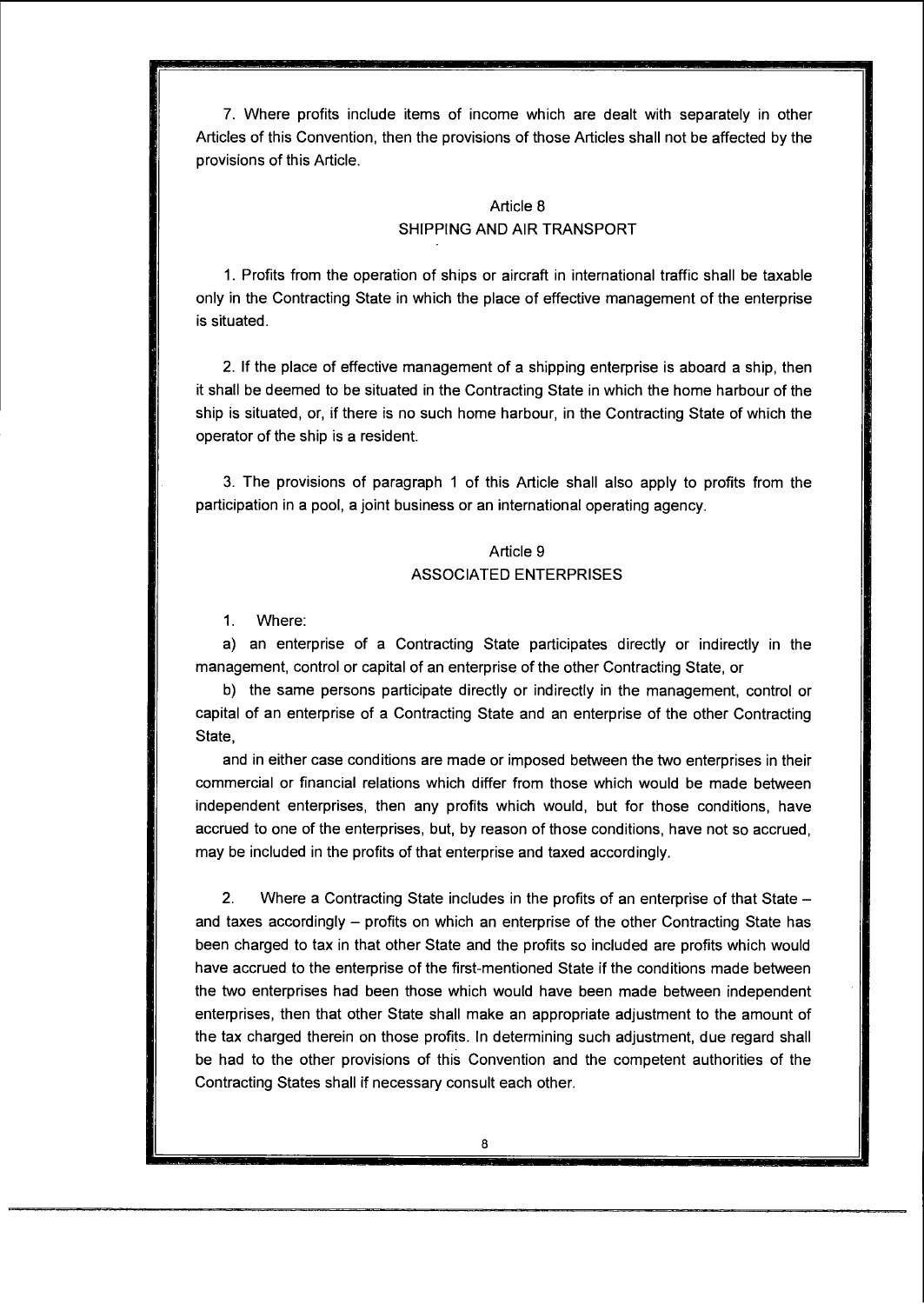# Article 10 DIVIDENDS

1. Dividends paid by a company which is a resident of a Contracting State to a resident of the other Contracting State may be taxed in that other State.

2. However, such dividends may also be taxed in the Contracting State of which the company paying the dividends is a resident and according to the laws of that State, but if the beneficial owner of the dividends is a resident of the other Contracting State, the tax so charged shall not exceed 5 per cent of the gross amount of the dividends. This paragraph shall not affect the taxation of the company in respect of the profits out of which the dividends are paid.

3.The term "dividends" as used in this Article means income from shares, "jouissance" shares or "jouissance" rights, mining shares, founders' shares or other rights not being debt-claims, participating in profits, as well as income from other corporate rights which is subjected to the same taxation treatment as income from shares by the laws of the State of which the company making the distribution is a resident.

4. The provisions of paragraphs 1 and 2 of this Article shall not apply if the beneficial owner of the dividends, being a resident of a Contracting State, carries on business in the other Contracting State of which the company paying the dividends is a resident, through a permanent establishment situated therein, or performs in that other State independent personal services from a fixed base situated therein, and the holding in respect of which the dividends are paid is effectively connected with such permanent establishment or fixed base. In such case the provisions of Article 7 or Article 14 of this Convention, as the case may be, shall apply.

5. Where a company which is a resident of a Contracting State derives profits or income from the other Contracting State, that other State may not impose any tax on the dividends paid by the company, except insofar as such dividends are paid to a resident of that other State or insofar as the holding in respect of which the dividends are paid is effectively connected with a permanent establishment or a fixed base situated in that other State, nor subject the company's undistributed profits to a tax on the company's undistributed profits, even if the dividends paid or the undistributed profits consist wholly or partly of profits or income arising in such other State.

### Article 11 INCOME FROM DEBT-CLAIMS

1. Income from debt-claims arising in a Contracting State and beneficially owned by a resident of the other Contracting State shall be taxable only in that other State.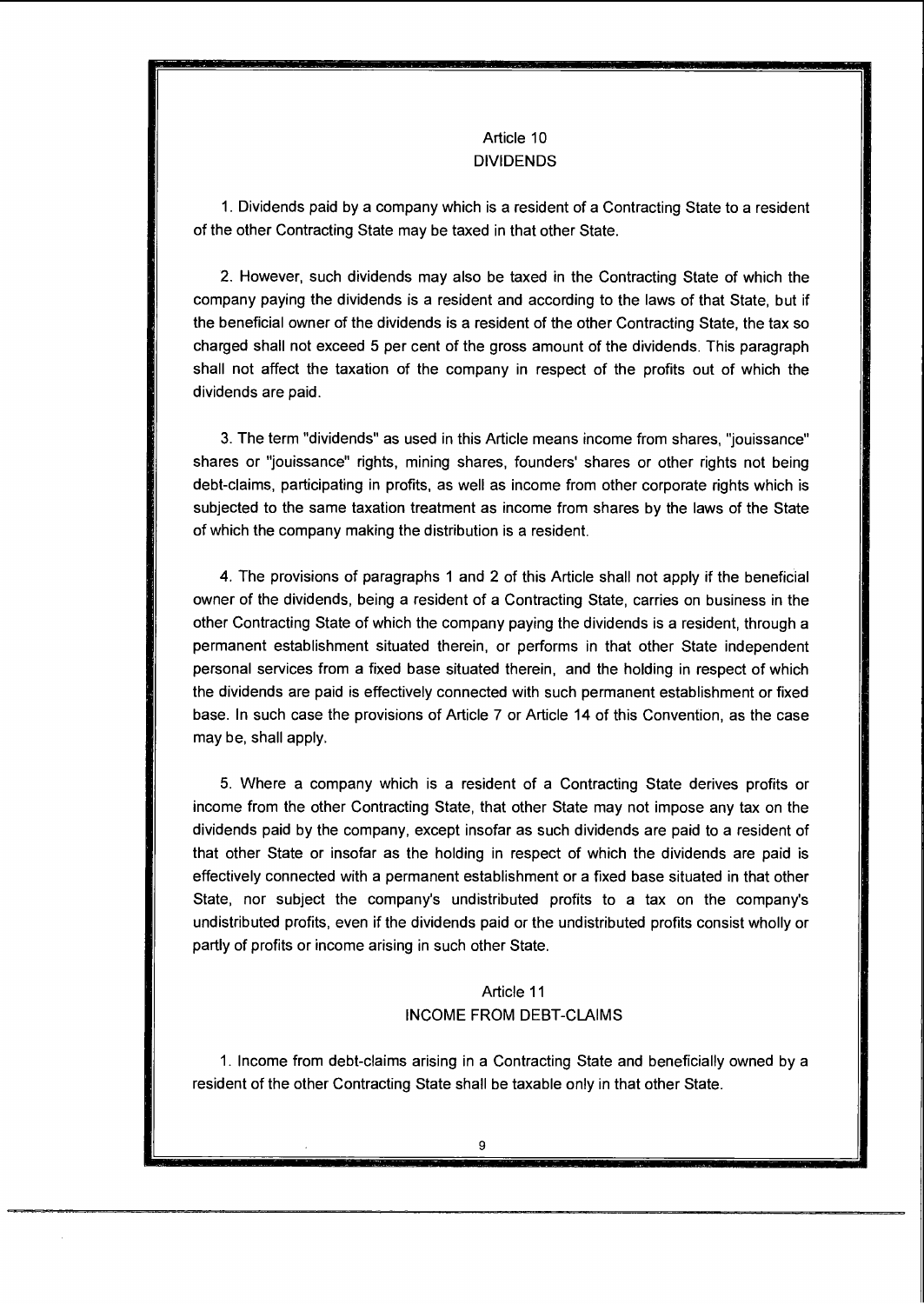2. The term "income from debt-claims" as used in this Article means income from debtclaims of every kind, whether or not secured by mortgage and whether or not carrying a right to participate in the debtor's profits, and in particular, income from government securities and income from bonds or debentures, including premiums and prizes attaching to such securities, bonds or debentures. Penalty charges for late payment shall not be regarded as income from debt-claims for the purpose of this Article.

3. The provisions of paragraph 1 of this Article shall not apply if the beneficial owner of the income from debt-claims, being a resident of a Contracting State, carries on business in the other Contracting State in which the income from debt-claims arises, through a permanent establishment situated therein, or performs in that other State independent personal services from a fixed base situated therein, and the debt-claim in respect of which such income is paid is effectively connected with such permanent establishment or fixed base. In such case the provisions of Article 7 or Article 14 of this Convention, as the case may be, shall apply.

4. Where, by reason of a special relationship between the payer and the beneficial owner or between both of them and some other person, the amount of the such income, having regard to the debt-claim for which it is paid, exceeds the amount which would have been agreed upon by the payer and the beneficial owner in the absence of such relationship, the provisions of this Article shall apply only to the last-mentioned amount. In such case, the excess part of the payments shall remain taxable according to the laws of each Contracting State, due regard being had to the other provisions of this Convention.

# Article 12 ROYALTIES

1. Royalties arising in a Contracting State and paid to a resident of the other Contracting State may be taxed in that other State.

2. However, such royalties may also be taxed in the Contracting State in which they arise and according to the laws of that Contracting State, but if the beneficial owner of the royalties is a resident of the other Contracting State, the tax so charged shall not exceed

a) 5 per cent of the gross amount of the royalties which are paid for the use of, or the right to use, industrial, commercial or scientific equipment;

b) 7 per cent of the gross amount of the royalties in all other cases.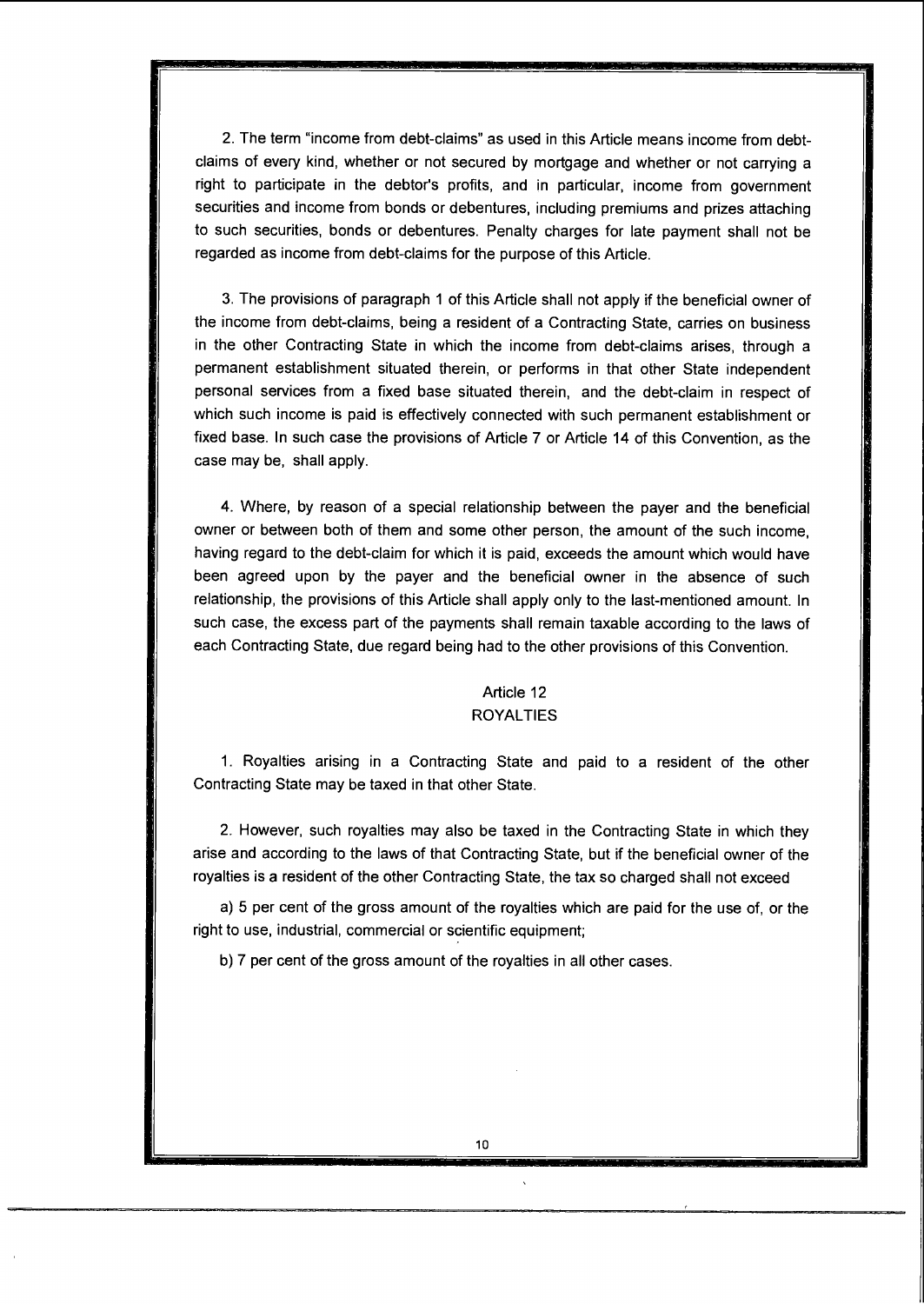3. The term "royalties" as used in this Article means payments of any kind received as a consideration for the use of, or the right to use, any copyright of literary, artistic or scientific work including cinematograph films, or films or tapes used for radio or television broadcasting, any patent, trade mark, design or model, plan, secret formula or process, or for the use of, or the right to use, industrial, commercial or scientific equipment, or for information concerning industrial, commercial or scientific experience.

4. The provisions of paragraphs 1 and 2 of this Article shall not apply if the beneficial owner of the royalties, being a resident of a Contracting State, carries on business in the other Contracting State in which the royalties arise, through a permanent establishment situated therein, or performs in that other State independent personal services from a fixed base situated therein, and the right or property in respect of which the royalties are paid is effectively connected with such permanent establishment or fixed base. In such case the provisions of Article 7 or Article 14 of this Convention, as the case may be, shall apply.

5. Royalties shall be deemed to arise in a Contracting State when the payer is a resident of that State. Where, however, the person paying the royalties, whether he is a resident of a Contracting State or not, has in a Contracting State a permanent establishment or a fixed base in connection with which the liability to pay the royalties was incurred, and such royalties are borne by such permanent establishment or fixed base, then such royalties shall be deemed to arise in the State in which the permanent establishment or fixed base is situated.

6. Where by reason of a special relationship between the payer and the beneficial owner or between both of them and some other person, the amount of the royalties, having regard to the use, right or information for which they are paid, exceeds the amount which would have been agreed upon by the payer and the beneficial owner in the absence of such relationship, the provisions of this Article shall apply only to the last-mentioned amount. In such case, the excess part of the payments shall remain taxable according to the laws of each Contracting State, due regard being had to the other provisions of this Convention.

# Article 13 CAPITAL GAINS

1. Gains derived by a resident of a Contracting State from the alienation of immovable property referred to in Article 6 of this Convention and situated in the other Contracting State may be taxed in that other State.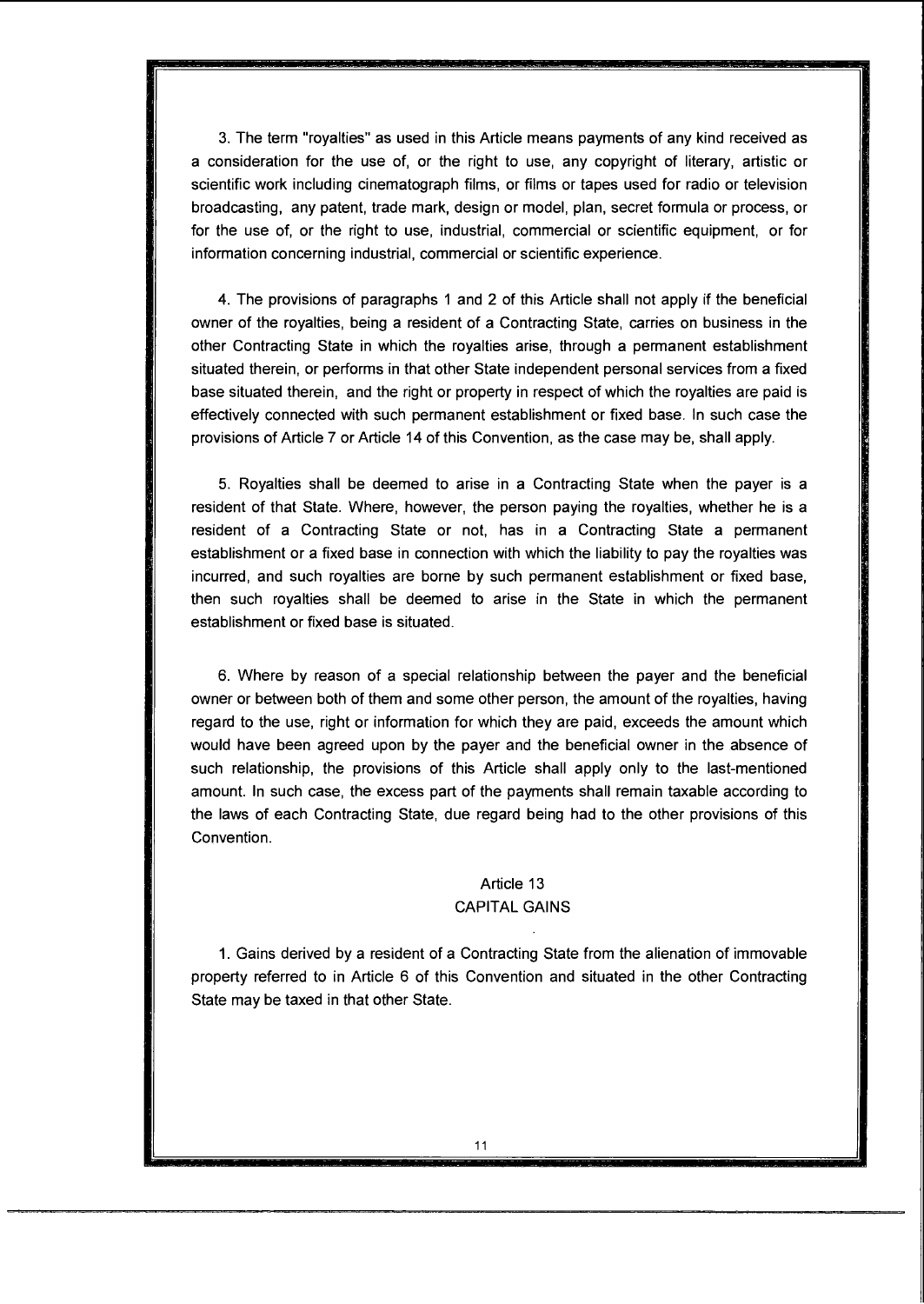2. Gains from the alienation of movable property forming part of the business property of a permanent establishment which an enterprise of a Contracting State has in the other Contracting State, or of movable property pertaining to a fixed base available to a resident of a Contracting State in the other Contracting State for the purpose of performing independent personal services, including such gains from the alienation of such a permanent establishment (alone or with the whole enterprise) or of such fixed base, may be taxed in that other State.

3. Gains from the alienation of ships or aircraft operated in international traffic, or movable property pertaining to the operation of such ships or aircraft, shall be taxable only in the Contracting State in which the place of effective management of the enterprise is situated.

4. Gains from the alienation of shares of the capital stock of a company the property of which consists directly or indirectly principally of immovable property situated in a Contracting State may be taxed in that State.

5. Gains from the alienation of shares other than those mentioned in paragraph 4 representing a participation of at least 25 per cent in a company which is a resident of a Contracting State may be taxed in that State.

6. Gains from the alienation of any property other than that referred to in the preceding paragraphs of this Article shall be taxable only in the Contracting State of which the alienator is a resident.

#### Article 14

#### INDEPENDENT PERSONAL SERVICES

1. Income derived by a resident of a Contracting State in respect of professional services or other activities of an independent character shall be taxable only in that State except in the following circumstances, when such income may also be taxed in the other Contracting State:

a) if he has a fixed base regularly available to him in the other Contracting State for the purpose of performing his activities; in that case, only so much of the income as is attributable to that fixed base may be taxed in that other Contracting State; or

b) if his stay in the other Contracting State is for a period or periods amounting to or exceeding in the aggregate 183 days in any twelve-month period commencing or ending in the fiscal year concerned; in that case, only so much of the income as is derived from his activities performed in that other State may be taxed in that other State.

misse mi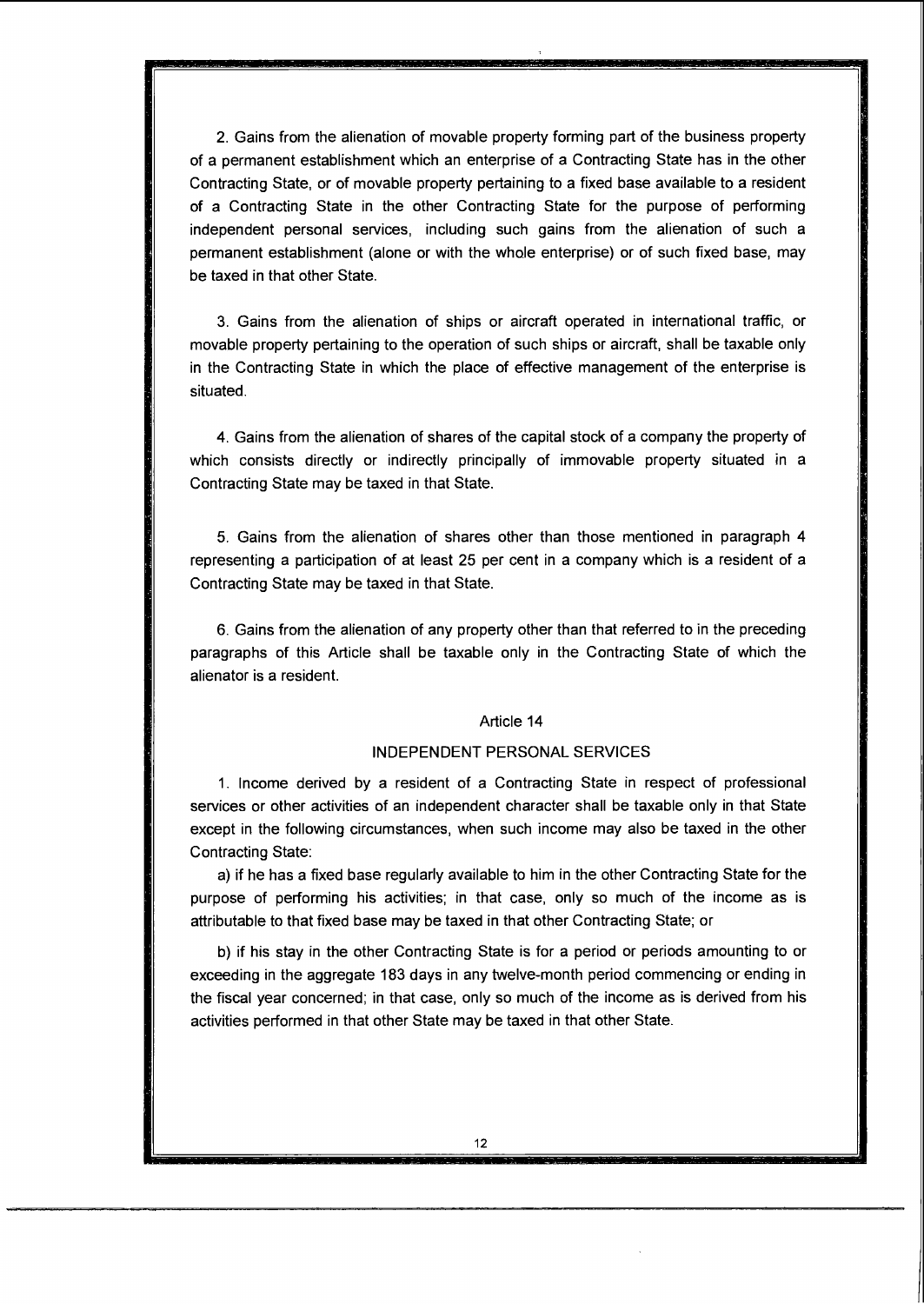2. The term "professional services" includes especially, independent scientific, literary, artistic, educational or teaching activities as well as the independent activities of physicians, lawyers, engineers, architects, dentists and accountants.

### Article 15 DEPENDENT PERSONAL SERVICES

1. Subject to the provisions of Articles 16, 18, 19, 20 and 21 of this Convention, salaries, wages and other similar remuneration derived by a resident of a Contracting State in respect of an employment shall be taxable only in that State unless the employment is exercised in the other Contracting State. If the employment is so exercised, such remuneration as is derived therefrom may be taxed in that other State.

2. Notwithstanding the provisions of paragraph 1 of this Article, remuneration derived by a resident of a Contracting State in respect of an employment exercised in the other Contracting State shall be taxable only in the first-mentioned State if:

a) the recipient is present in the other State for a period or periods not exceeding in the aggregate 183 days in any twelve month period commencing or ending in the fiscal year concerned, and

b) the remuneration is paid by, or on behalf of, an employer who is not a resident of the other State, and

c) the remuneration is not borne by a permanent establishment or a fixed base which the employer has in the other State.

3. Notwithstanding the preceding provisions of this Article, remuneration derived in respect of an employment exercised aboard a ship or aircraft operated in international traffic may be taxed in the Contracting State in which the place of effective management of the enterprise is situated.

#### Article 16 DIRECTORS' FEES

Directors' fees and other similar payments derived by a resident of a Contracting State in his capacity as a member of the board of directors of a company which is a resident of the other Contracting State may be taxed in that other State.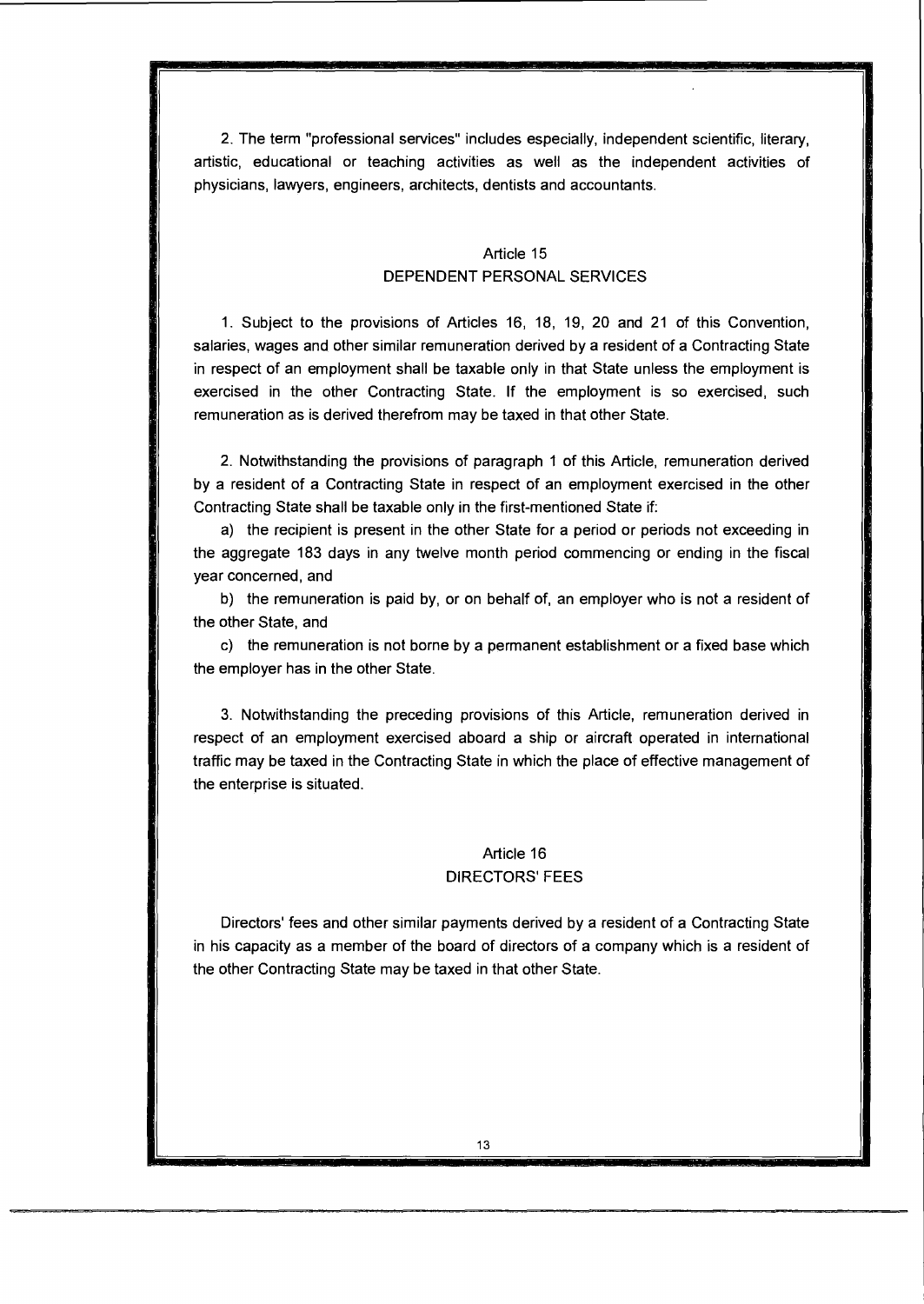## Article 17 ARTISTES AND SPORTSPERSONS

N

1. Notwithstanding the provisions of Articles 14 and 15 of this Convention, income derived by a resident of a Contracting State as an entertainer, such as a theatre, motion picture, radio or television artiste, or a musician, or as a sportsperson, from his personal activities as such exercised in the other Contracting State, may be taxed in that other State.

2. Where income in respect of personal activities exercised by an entertainer or a sportsperson in his capacity as such accrues not to the entertainer or sportsperson himself but to another person, that income may, notwithstanding the provisions of Articles 7, 14 and 15 of this Convention, be taxed in the Contracting State in which the activities of the entertainer or sportsperson are exercised.

3. Paragraphs 1 and 2 of this Article shall not apply to income derived by a resident of a Contracting State from activities exercised in the other Contracting State if the visit to that other State is supported wholly or mainly by public funds of the first-mentioned State, a political subdivision or a local authority thereof, or takes place under a cultural agreement or arrangement between the Governments of the Contracting States. In such case, the income shall be taxable only in the Contracting State of which the entertainer or sportsperson is a resident.

# Article 18 PENSIONS

Pensions and other similar payments arising in a Contracting State and paid to a resident of the other Contracting State shall be taxable only in the first-mentioned State.

# Article 19 GOVERNMENT SERVICE

1. a) Salaries, wages and other similar remuneration paid by a Contracting State or an administrative subdivision, a local authority or statutory body thereof to an individual in respect of services rendered to that State, subdivision, authority or body shall be taxable only in that State.

b) However, such salaries, wages and other similar remuneration shall be taxable only in the other Contracting State if the services are rendered in that State and the individual is a resident of that State who:

- (i) is a national of that State; or
- (ii) did not become a resident of that State solely for the purpose of rendering the services.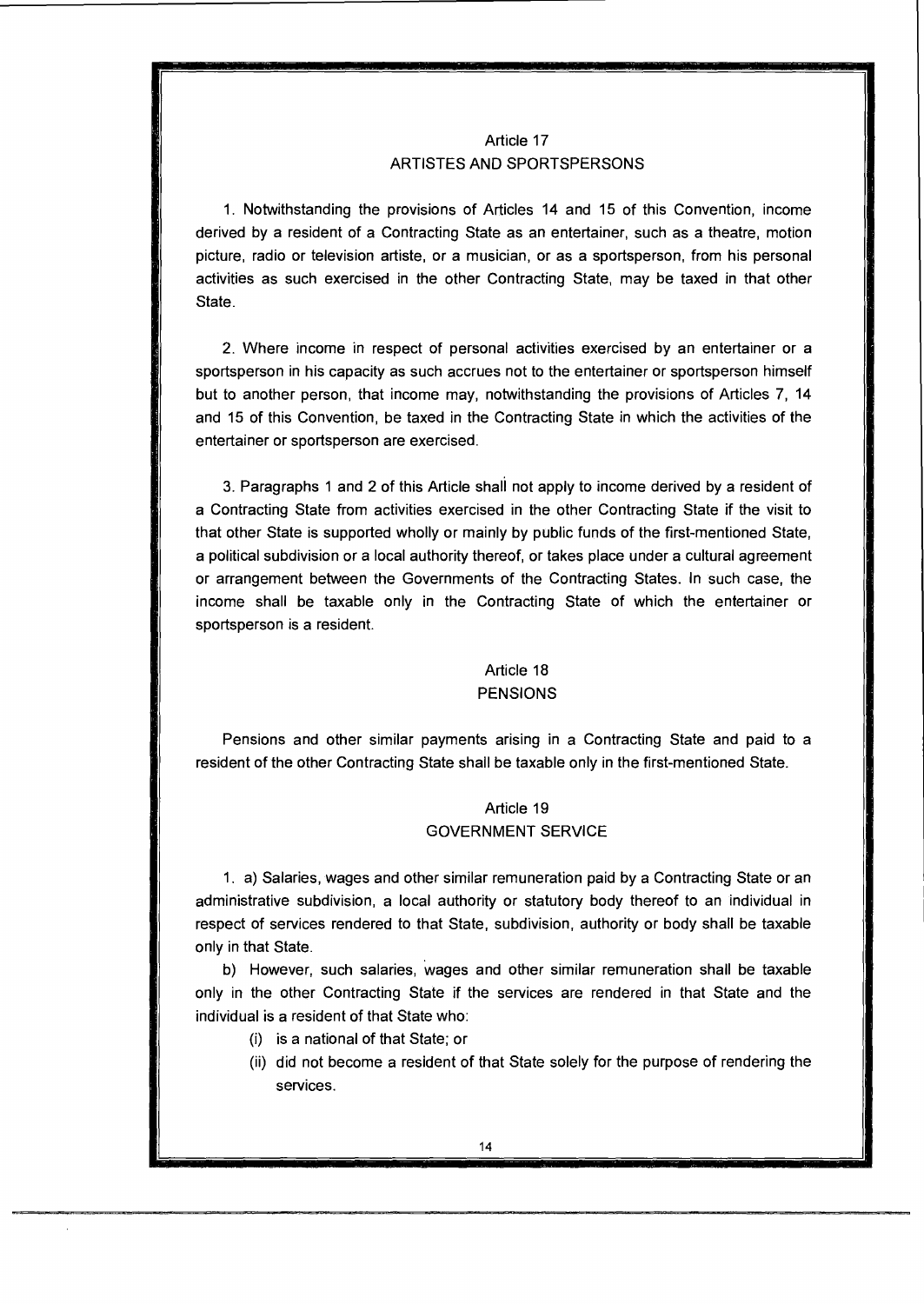3. The provisions of Articles 15, 16 and 17 of this Convention shall apply to salaries, wages and other similar remuneration in respect of services rendered in connection with a business carried on by a Contracting State or an administrative subdivision, a local authority or statutory body thereof.

# Article 20 TEACHERS AND RESEARCHERS

1. An individual who is or was a resident of a Contracting State immediately before making a visit to the other Contracting State and who, at the invitation of an university, college, school, or other similar educational institution or scientific research institution, visits that other Contracting State solely for the purpose of teaching or research or both at such educational or research institution, shall be exempt from tax in that other State on any remuneration derived from such teaching or research for a period not exceeding two years.

2. The provision of paragraph 1 of this Article shall not apply to income from research if such research is undertaken primarily for the private benefit of a specific person or persons.

### Article 21 **STUDENTS**

Payments which a student or business trainee or apprentice who is or was immediately before visiting a Contracting State a resident of the other Contracting State and who is present in the first-mentioned State solely for the purpose of his education or training receives for the purpose of his maintenance, education or training shall not be taxed in that State, provided that such payments arise from sources outside that State.

# Article 22 OTHER INCOME

1. Items of income of a resident of a Contracting State, wherever arising, not dealt with in the foregoing Articles of this Convention shall be taxable only in that State.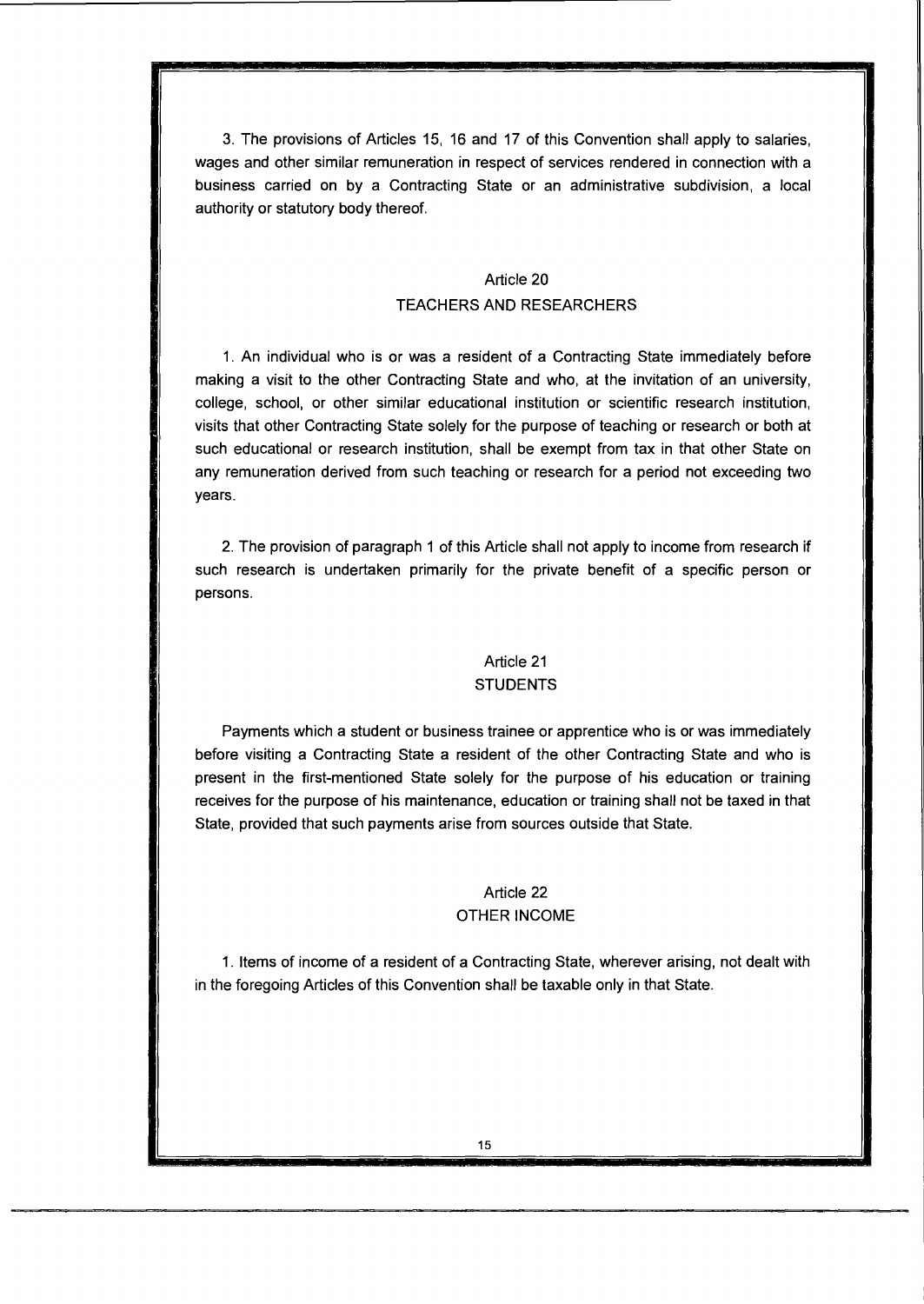2. The provisions of paragraph 1 of this Article shall not apply to income, other than income from immovable property as defined in paragraph 2 of Article 6 of this Convention, if the recipient of such income, being a resident of a Contracting State, carries on business in the other Contracting State through a permanent establishment situated therein, or performs in that other State independent personal services from a fixed base situated therein, and the right or property in respect of which the income is paid is effectively connected with such permanent establishment or fixed base. In such case the provisions of Article 7 or Article 14 of this Convention, as the case may be, shall apply.

#### Article 23 **CAPITAL**

1. Capital represented by immovable property referred to in Article 6 of this Convention, owned by a resident of a Contracting State and situated in the other Contracting State, may be taxed in that other Contracting State.

2. Capital represented by movable property forming part of the business property of a permanent establishment which an enterprise of a Contracting State has in the other Contracting State or by movable property pertaining to a fixed base available to a resident of a Contracting State in the other Contracting State for the purpose of performing independent personal services, may be taxed in that other Contracting State.

3. Capital represented by ships and aircraft operated by an enterprise of a Contracting State in international traffic and by movable property pertaining to the operation of such ships and aircraft shall be taxable only in the Contracting State in which the place of effective management of the enterprise is situated.

4. All other elements of capital of a resident of a Contracting State shall be taxable only in that Contracting State.

# Article 24 ELIMINATION OF DOUBLE TAXATION

Double taxation shall be eliminated as follows:

1. In the case of the Kingdom of Saudi Arabia:

a) where a resident of the Kingdom of Saudi Arabia derives income or owns capital which, in accordance with the provisions of this Convention, may be taxed in Luxembourg, the Kingdom of Saudi Arabia shall, subject to the provisions of sub-paragraph b) of paragraph 2 of this Article, exempt such income or capital from tax;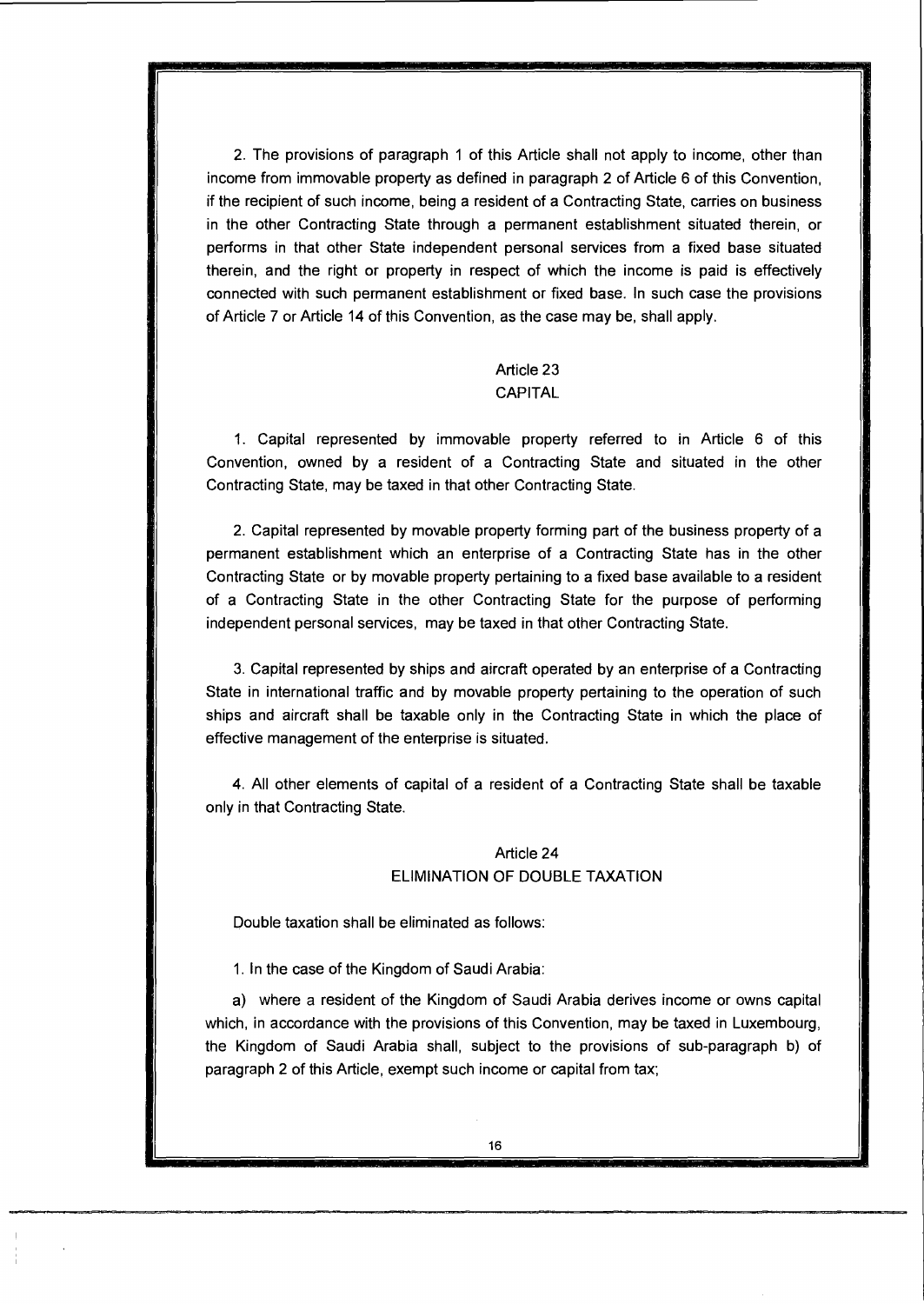b) where a capital company which is a resident of the Kingdom of Saudi Arabia derives items of income which, in accordance with the provisions of this Convention, may be taxed in Luxembourg, the Kingdom of Saudi Arabia shall allow as a deduction from the tax on the income of that capital company an amount equal to the tax paid in Luxembourg. Such deduction shall not, however, exceed that part of the tax, as computed before the deduction is given, which is attributable to such items of income derived from Luxembourg;

c) the methods for elimination of double taxation will not prejudice to the provisions of the Zakat collection regime as regards Saudi nationals.

2. In the case of Luxembourg:

Subject to the provisions of Luxembourg law regarding the elimination of double taxation which shall not affect the general principle hereof:

a) where a resident of Luxembourg derives income or owns capital which, in accordance with the provisions of this Convention, may be taxed in Saudi Arabia, Luxembourg shall, subject to the provisions of sub-paragraphs b), c) and d), exempt such income or capital from tax, but may, in order to calculate the amount of tax on the remaining income or capital of the resident, apply the same rates of tax as if the income or capital had not been exempted;

b) where a resident of Luxembourg derives income which, in accordance with the provisions of Articles 7, 10, 12, 13(2) and 17 may be taxed in Saudi Arabia, Luxembourg shall allow as a deduction from the tax on the income of that resident an amount equal to the tax paid in Saudi Arabia, but only, with respect to Articles 7 and 13(2), if the business profits and the capital gains are not derived from activities in agriculture, industry, infrastructure and tourism in Saudi Arabia. Such deduction shall not, however, exceed that part of the tax, as computed before the deduction is given, which is attributable to such items of income derived from Saudi Arabia;

c) where a company which is a resident of Luxembourg derives dividends from Saudi Arabia sources, Luxembourg shall exempt such dividends from tax, provided that the company which is a resident of Luxembourg holds directly at least 10 per cent of the capital of the company paying the dividends since the beginning of the accounting year and if this company is subject in Saudi Arabia to an income tax corresponding to the Luxembourg corporation tax. The above-mentioned shares in the Saudi Arabia company are, under the same conditions, exempt from the Luxembourg capital tax. This exemption under this sub-paragraph shall also apply notwithstanding that the Saudi Arabia company is exempted from tax or taxed at a reduced rate in Saudi Arabia and if these dividends are derived out of profits from activities in agriculture, industry, infrastructure or tourism in Saudi Arabia;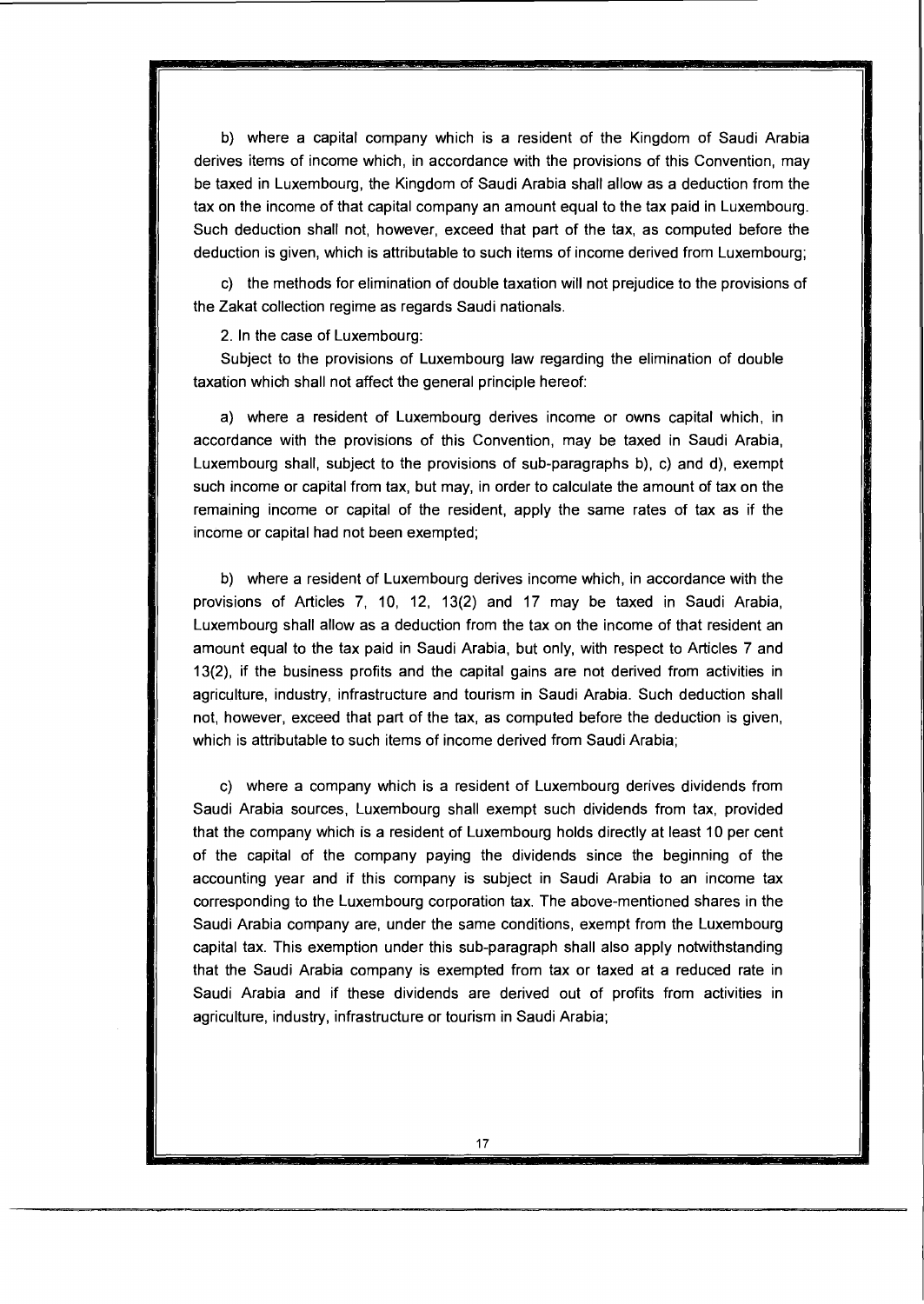d) the provisions of sub-paragraph a) shall not apply to income derived or capital owned by a resident of Luxembourg where Saudi Arabia applies the provisions of this Convention to exempt such income or capital from tax or applies the provisions of paragraph 2 of Articles 10 and 12 to such income.

#### Article 25 MUTUAL AGREEMENT PROCEDURE

1.Where a person considers that the actions of one or both of the Contracting States result or will result for him in taxation not in accordance with the provisions of this Convention, he may, irrespective of the remedies provided by the domestic law of those States, present his case to the competent authority of the Contracting State of which he is a resident. The case must be presented within three years from the first notification of the action resulting in taxation not in accordance with the provisions of the Convention.

2. The competent authority shall endeavour, if the objection appears to it to be justified and if it is not itself able to arrive at a satisfactory solution, to resolve the case by mutual agreement with the competent authority of the other Contracting State, with a view to the avoidance of taxation which is not in accordance with the Convention. Any agreement reached shall be implemented notwithstanding any time limits in the domestic law of the Contracting States.

3. The competent authorities of the Contracting States shall endeavour to resolve by mutual agreement any difficulties or doubts arising as to the interpretation or application of the Convention. They may also consult together for the elimination of double taxation in cases not provided for in this Convention.

4. The competent authorities of the Contracting States may communicate with each other for the purpose of reaching an agreement in the sense of the preceding paragraphs.

### Article 26 EXCHANGE OF INFORMATION

1. The competent authorities of the Contracting States shall exchange such information as is foreseeably relevant for carrying out the provisions of this Convention or to the administration or enforcement of the domestic laws of the Contracting States concerning taxes covered by this Convention insofar as the taxation thereunder is not contrary to this Convention. The exchange of information is not restricted by Article 1 of this Convention.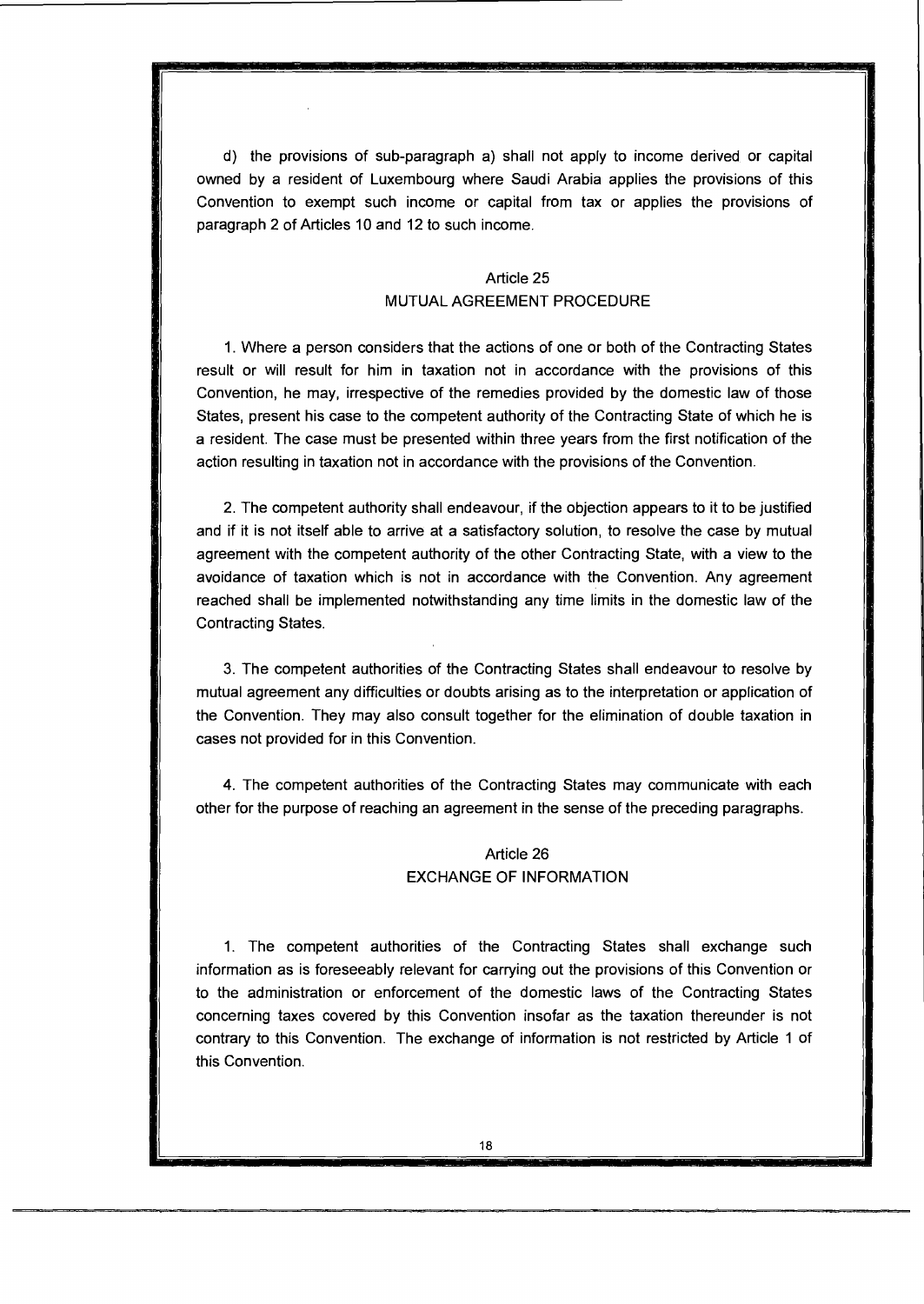2. Any information received under paragraph 1 of this Article by a Contracting State shall be treated as secret in the same manner as information obtained under the domestic laws of that State and shall be disclosed only to persons or authorities (including courts and administrative bodies) concerned with the assessment or collection of, the enforcement or prosecution in respect of, the determination of appeals in relation to the taxes referred to in paragraph 1 of this Article, or the oversight of the above. Such persons or authorities shall use the information only for such purposes. They may disclose the information in public court proceedings or in judicial decisions.

3. In no case shall the provisions of paragraphs 1 and 2 of this Article be construed so as to impose on a Contracting State the obligation:

a) to carry out administrative measures at variance with the laws and administrative practice of that or of the other Contracting State;

b) to supply information which is not obtainable under the laws or in the normal course of the administration of that or of the other Contracting State;

c) to supply information which would disclose any trade, business, industrial, commercial or professional secret or trade process or information the disclosure of which would be contrary to public policy.

4. If information is requested by a Contracting State in accordance with this Article, the other Contracting State shall use its information gathering measures to obtain the requested information, even though that other State may not need such information for its own tax purposes. The obligation contained in the preceding sentence is subject to the limitations of paragraph 3 but in no case shall such limitations be construed to permit a Contracting State to decline to supply information solely because it has no domestic interest in such information.

5. In no case shall the provisions of paragraph 3 of this Article be construed to permit a Contracting State to decline to supply information upon request solely because the information is held by a bank, other financial institution, nominee or person acting in an agency or a fiduciary capacity or because it relates to ownership interests in a person.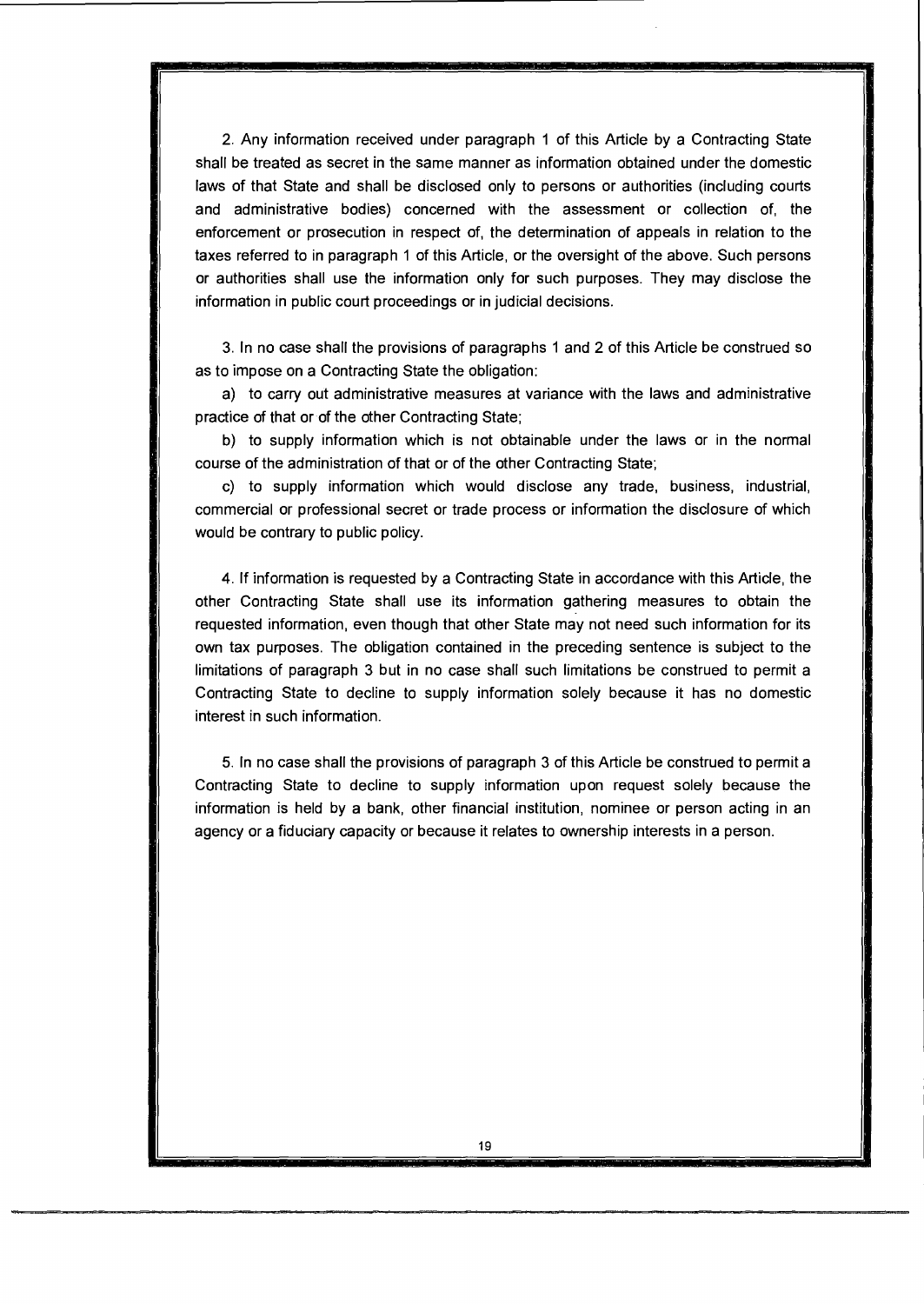#### Article 27

#### MEMBERS OF DIPLOMATIC MISSIONS AND CONSULAR POSTS

Nothing in this Convention shall affect the fiscal privileges of members of diplomatic missions or consular posts under the general rules of international law or under the provisions of special agreements.

#### Article 28

#### ENTRY INTO FORCE

1. The Contracting States shall notify each other in writing, through diplomatic channels, that the procedures required by its law for the entry into force of this Convention have been fulfilled. This Convention shall enter into force on the first day of the second month following the month in which the latter of these notifications was received.

2. This Convention shall have effect:

a) with regard to taxes withheld at source, in respect of amounts paid on or after the first day of January next following the date upon which the Convention enters into force; and

b) with regard to other taxes, in respect of taxable years beginning on or after the first day of January next following the date upon which the Convention enters into force.

#### Article 29 **TERMINATION**

1.This Convention shall remain in force until terminated by a Contracting State. Either of the Contracting States may terminate this Convention, through the diplomatic channels, by giving to the other Contracting State written notice of termination at least six months before the end of any calendar year beginning after the expiration of a period of five years from the date of its entry into force.

2. This Convention shall cease to have effect:

a) with regard to taxes withheld at source, in respect of amounts paid after the end of the calendar year in which such notice is given; and

b) with regard to other taxes, in respect of taxable years beginning after the end of the calendar year in which such notice is given.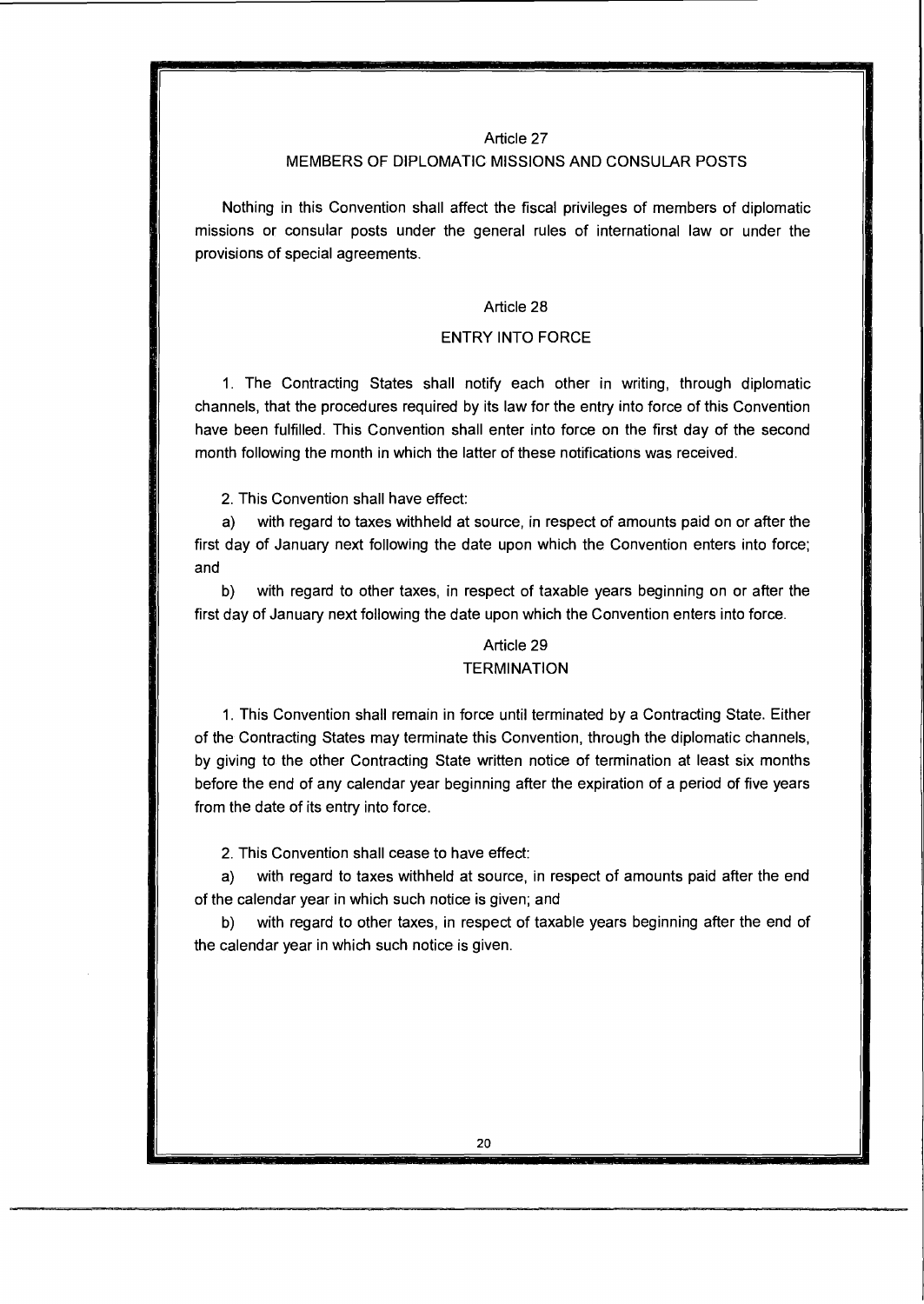In witness whereof the undersigned, being duly authorised thereto, have signed this Convention.

Done in duplicate at Riyadh this 7th day of May 2013 corresponding to the 27<sup>th</sup> day of JUMADA'll 1434H, in the French, Arabic and English languages, all texts being equally authentic. In case of divergence of interpretation, the English text shall prevail.

For the Government For the Government of the Grand Duchy of Luxembourg of the Kingdom of Saudi Arabia

Fridan

Luc Frieden **Ibrahim A.** Al-Assaf

Minister of Finance Minister of Finance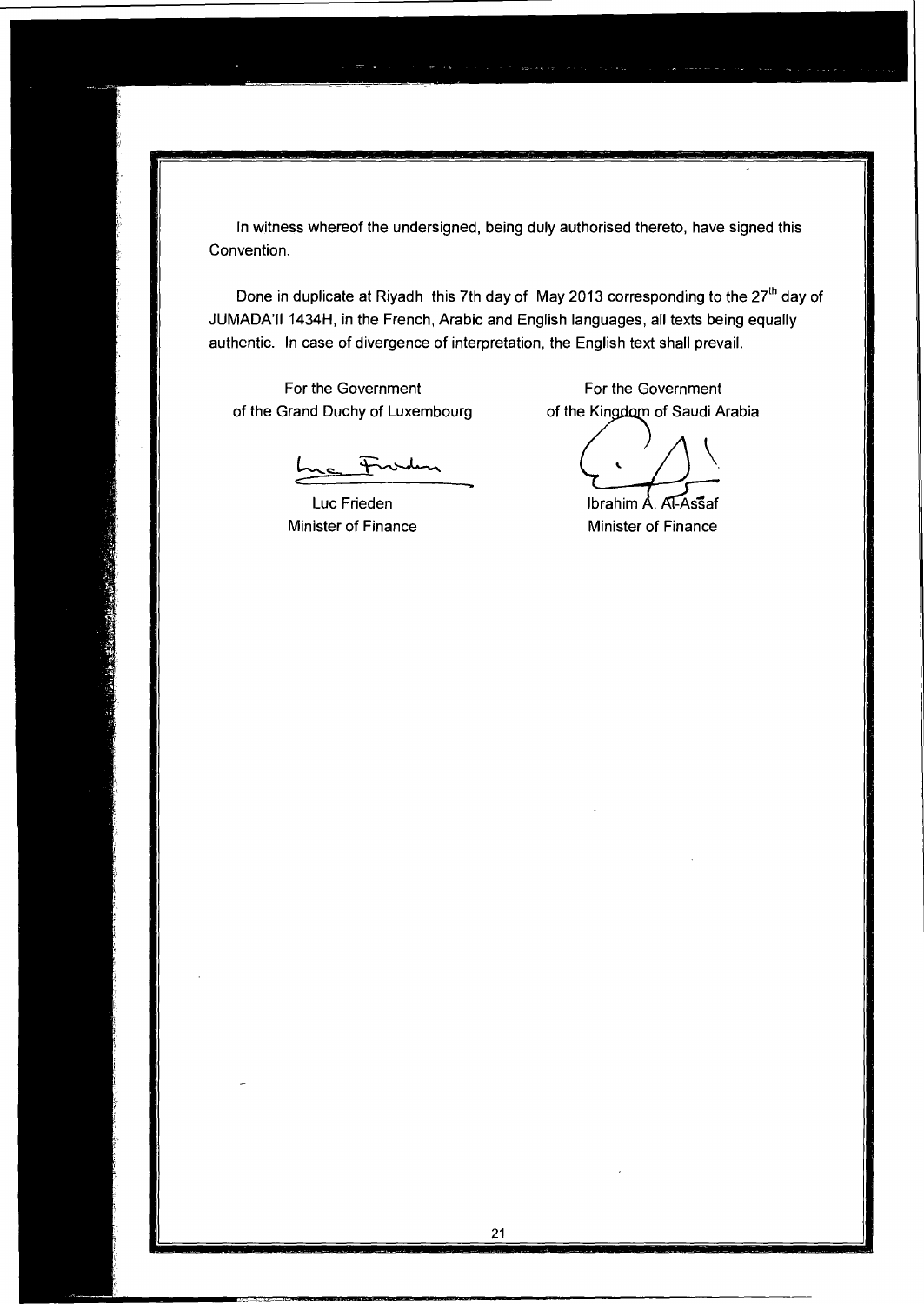#### **PROTOCOL**

At the moment of signing the Convention between the Government of the Grand Duchy of Luxembourg and the Government of the Kingdom of Saudi Arabia for the avoidance of double taxation and the prevention of tax evasion with respect to taxes on income and on capital, the undersigned have agreed that the following provisions shall form an integral part of the Convention:

#### **I. With reference to Article 4 of the Convention:**

1. A legal person organized under the laws of a Contracting State and that is generally exempt from tax or not liable to tax in that State and is established and maintained in that State either:

a) for a religious, charitable, educational, scientific, or other similar purpose; or

b) to provide pensions or other similar benefits to employees

shall be considered as a resident of that Contracting State.

2. A collective investment vehicle which is established in a Contracting State shall be considered as a resident of the Contracting State in which it is established and as the beneficial owner of the income it receives.

#### **Il. With reference to Article 26 of the Convention:**

1. The competent authority of the applicant State shall provide the following information to the competent authority of the requested State when making a request for information under the Convention to demonstrate the foreseeable relevance of the information to the request:

a) the identity of the person under examination or investigation;

b) a statement of the information sought including its nature and the form in which the applicant State wishes to receive the information from the requested State;

c) the tax purpose for which the information is sought;

d) grounds for believing that the information requested is held in the requested State or is in the possession or control of a person within the jurisdiction of the requested State;

e) to the extent known the name and address of any person believed to be in possession of the requested information;

a statement that the applicant State has pursued all means available in its own territory to obtain the information, except those that would give rise to disproportionate difficulties.

2. It is understood that paragraph 5 of Article 26 of the Convention does not require the Contracting States to exchange information on a spontaneous or automatic basis.